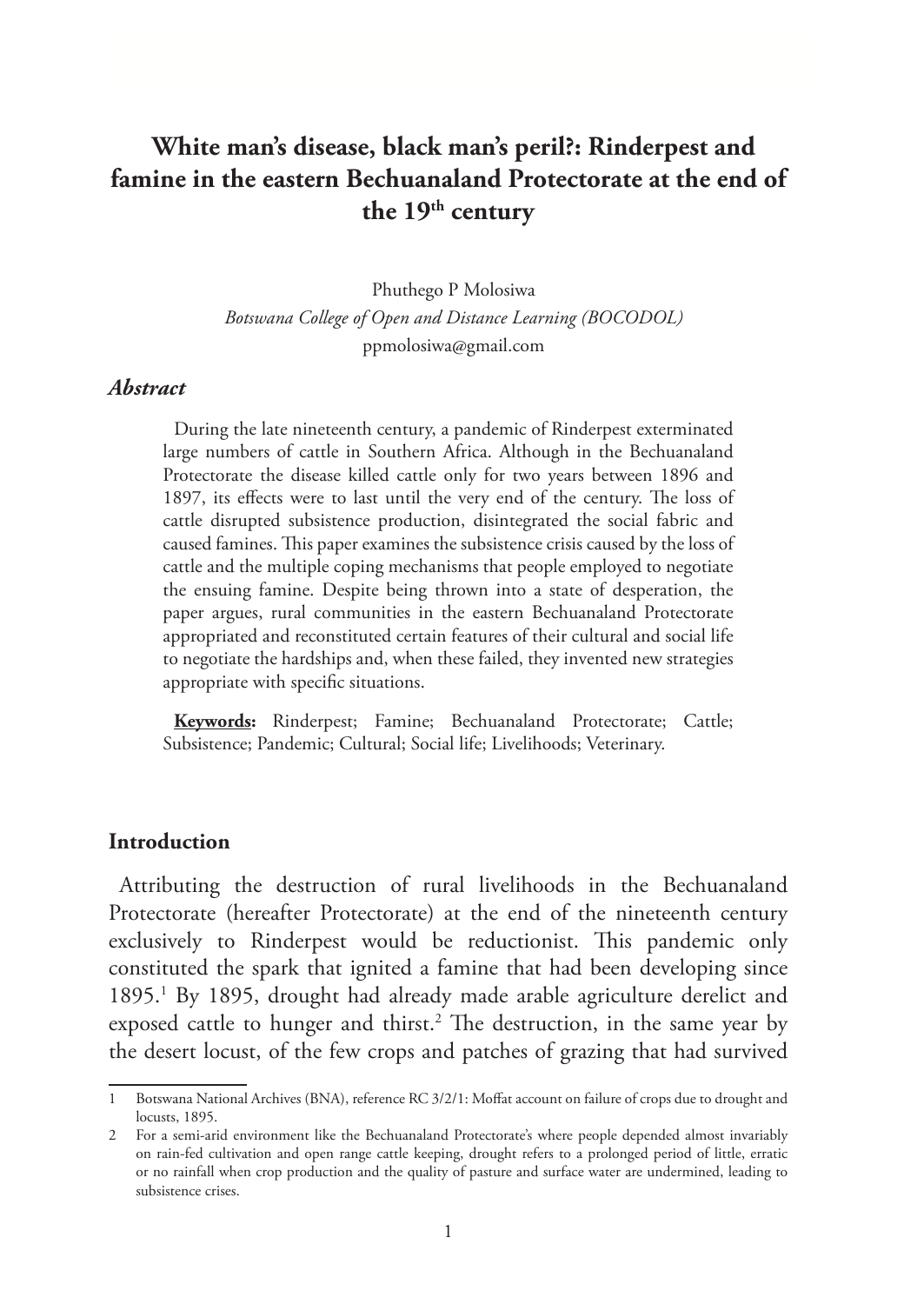drought also undermined livelihoods.3 This paper examines the effects of the Rinderpest pandemic – an infectious viral disease of ruminants, particularly cattle – on eastern Bechuanaland Protectorate's (see map 1 below) rural livelihoods at the end of the nineteenth century.<sup>4</sup> Primarily, it examines the ways in which local famine coping strategies were reconstituted and combined with new ones to negotiate the hardships caused by the loss of cattle and subsistence.<sup>5</sup> The evidentiary basis for this paper is oral sources, particularly linguistic expressions, such as proverbs and personal narratives. Shifts in the meanings of words and expressions, as told by community elders, are explored to examine the effects of famine on pre-existing features of social cohesion. These contingent linguistic innovations and continuities have been particularly illuminating on the ways in which the Batswana appropriated and reconstituted their cultural repertoire to negotiate the distress caused by Rinderpest.

Little has been written about Rinderpest in the Protectorate. The only available work restricts itself to the area south of the Molopo River that was initially British Bechuanaland and transferred to the Cape Colony in 1895.6 Hence it excludes communities north of the Molopo River. Moreover, it focuses on the ecological communication of the contagion, thus giving very little attention to the socio-cultural impact of Rinderpest. The historiographical lacuna on the socio-cultural impact of Rinderpest on the Batswana is, on one hand, puzzling considering the cattle wealth that the Protectorate held at the time.<sup>7</sup> On the other hand, this gap has to be expected because, despite the magnitude of the pandemic, there is no archival record of the voices of the Batswana with regard to their responses to the disease, colonial veterinary controls or to the famine that followed. Even existing scholarship provides only elitist snippets

<sup>3</sup> BNA, RC. 3/2/1, Moffat to Resident Commissioner, 1896.

<sup>4</sup> The Bechuanaland Protectorate was a 580 000 km<sup>2</sup> semi-desert land north of the Molopo River. It was bordered to the north by the Rhodesias (present-day Zimbabwe and Zambia), to the north-west by Portuguese Angola, and to the west by South West Africa (now Namibia).

<sup>5</sup> Indigenous knowledge is not primordial. It changes and reproduces itself along with social and ecological transformations. J Scott, *Seeing like a state: How certain schemes to improve the human condition have failed* (New Haven & London, Yale University Press, 1998), p. 285.

<sup>6</sup> G Marquardt, "Water, wood and wild animal populations: Seeing the spread of Rinderpest through the physical environment in Bechuanaland, 1896", *South African Historical Journal*, 53(1), 2005, pp. 73-98.

<sup>7</sup> While there were no cattle censuses to determine the numbers of cattle held by Batswana, official and missionary impressions show that individuals held cattle in their thousands before the Rinderpest. See London Missionary Society (LMS) Letters, Willoughboy to Cousins, 9 June 1897; *Bechuanaland Protectorate Annual Reports*: Report for Molepolole, 1898.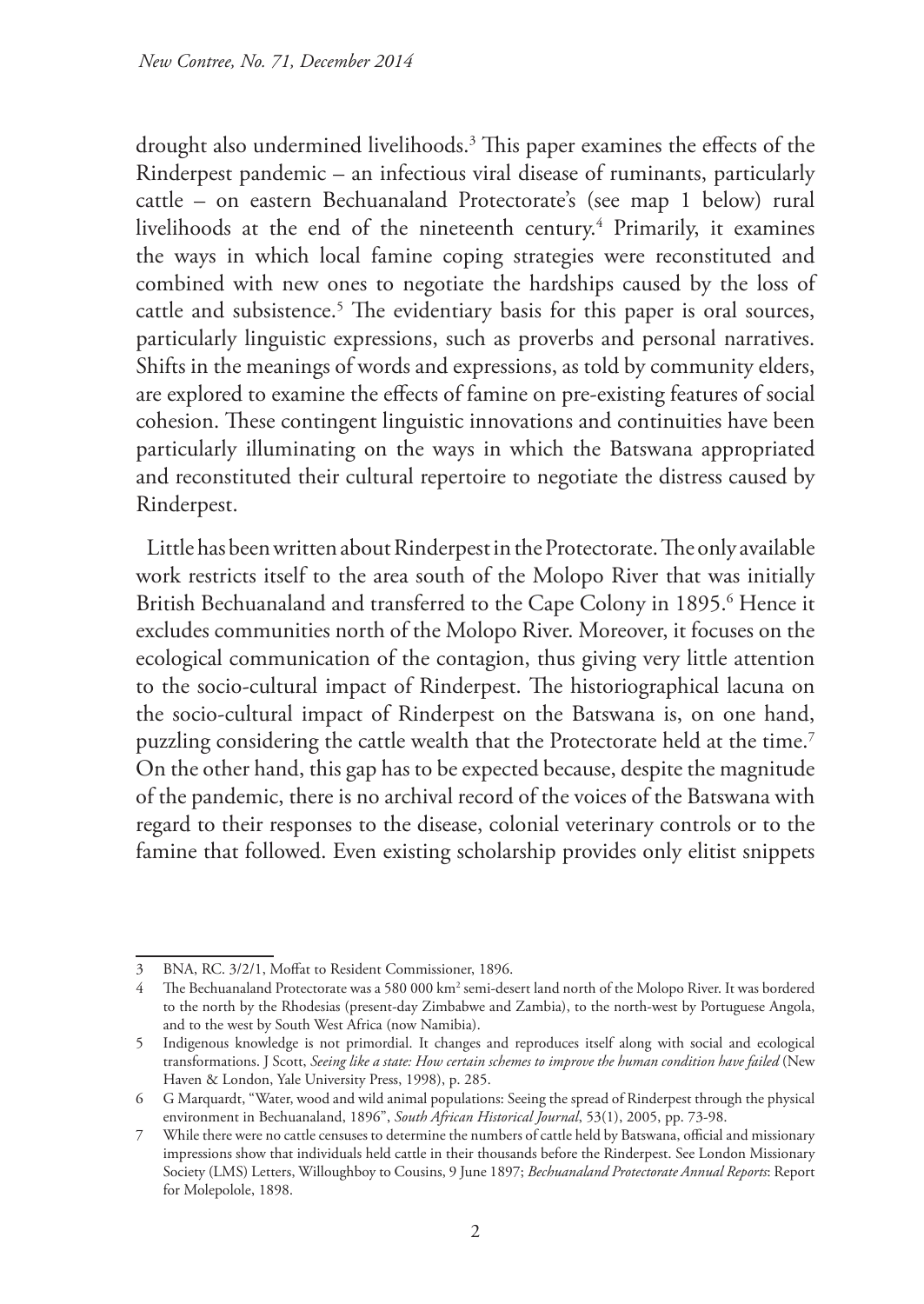about the losses by the chiefs.8 This lacuna obscures the extent to which the Batswana depended on their cattle for sustenance.

Despite being agro-pastoralists, by the end of the nineteenth century the Batswana depended on their cattle herds for livelihoods more than they did on crops. The second half of the nineteenth century saw a change in climatic conditions, with much of Southern Africa receiving less rainfall than it used to.9 Living in an environment of high climate variability, the Batswana generally kept drought-resistant Tswana cattle breeds that acted as a buffer against the increasingly perishable rain-fed arable agriculture. A sudden ecological collapse at the end of the Century disrupted livelihoods, destabilized subsistence practices and triggered famine. Rinderpest was particularly devastating for the eastern Protectorate where, according to guesstimates, approximately ninety-eight per cent of the cattle population died of disease or were culled.10

Much of the Rinderpest scholarship has focused exclusively on the religiously motivated rebellions that characterized the Rinderpest period in some parts of Southern Africa.<sup>11</sup> Resonating with ideas of millenarianism and early African resistance to colonial rule the existing body of scholarship summarily politicizes rural Africans' responses to colonial policy.12 Such resistance clichés reify ideas of the ordinary African victim and have obscured the adaptability and resilience of Southern African rural communities to socio-ecological shocks. This paper concurs with a recent counter-argument that political uprisings associated with the pandemic were not generic to the whole region and that such failure to precipitate revolutions is worthy of historical enquiry.<sup>13</sup>

<sup>8</sup> For instance, Khama is reported to have lost so many cattle that out of his three hundred to four hundred head of trained trek oxen, the remainder was not enough to make one span. See C van Onselen, "Reactions to Rinderpest in Southern Africa, 1896-1897", *Journal of African History*, xiii(3), 1972, p. 487.

<sup>9</sup> GH Endfield and DJ Nash, "Drought, dessication and discourse: Missionary correspondence and nineteenthcentury climate change in Central Southern Africa", *The Geographical Journal*, 168, 2002, pp. 821-841. For Botswana, see J Andringa, "The climate of Botswana in histograms", *Botswana Notes and Records*, 16, 1984, pp. 117-125.

<sup>10</sup> J Ramsay, "The establishment and consolidation of the Bechuanaland Protectorate, 1870-1910", WA Edge & MH Lekorwe (eds.), *Botswana Politics and Society* (Pretoria, JL van Schaik Publishers, 1998), p. 79; BNA, RC 3/2/1: Moffat to Resident Commissioner, 1896.

<sup>11</sup> C van Onselen, "Reactions to Rinderpest in Southern Africa, 1896-1897", *Journal of African History*, xiii(3), 1972, pp. 473-488; H Saker and E Eldridge, "The origins of the Langeberg rebellion", *Journal of African History*, 12(2), 1971, pp. 299-317; C Ballard, "The repercussions of Rinderpest: Cattle plague and peasant decline in colonial Natal", *International Journal of African Historical Studies*, 19(3), 1986, pp. 421-450.

<sup>12</sup> J Peires, *The dead will arise: Nongqawuse and the great Xhosa cattle-killing movement of 1856-1857* (Bloomington, IN, Indiana University Press, 1989), pp. 122-138; T Ranger, *Revolt in Southern Rhodesia, 1896-1897: A study in African resistance* (London, Heinemann, 1979), pp. 191-226.

<sup>13</sup> P Phoofolo, "Epidemics and revolutions: The Rinderpest epidemic in the late nineteenth-century Southern Africa", *Past & Present*, 138(1), 1993, pp. 112-143.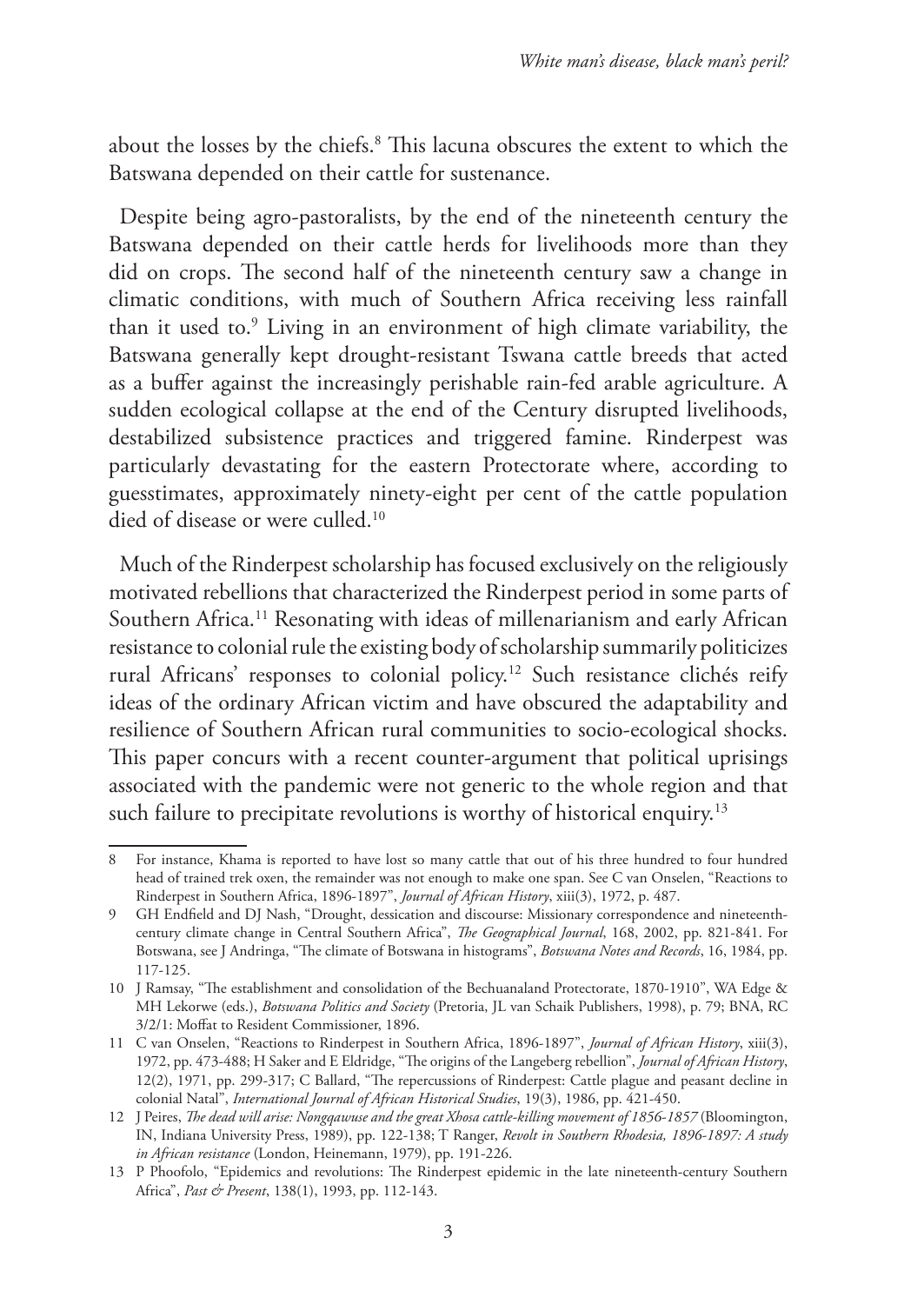The article, nevertheless, challenges a subsequent claim that Rinderpest failed to precipitate political turbulence because it was only a temporary setback.<sup>14</sup> The idea of Rinderpest being a temporary disruption obscures not only the socio-cultural effects of the disease, but it also reveals the extent to which existing scholarship is oblivious to the subtlety of famines. Pule Phoofolo's narrative that the prevalence of hunger and malnutrition in Lesotho bordered on famine provides a good example of the elusiveness of famines. In the Protectorate, lack of rebellions during this tumultuous period did not necessarily rest on the temporariness of the pandemic and its failure to cause a famine. Nor was it a reflection of the Batswana's timidity. Rather, having not been colonized through coercion and military violence like in the settler colonies of Rhodesia and South Africa, the Batswana were less likely to rebel against their guardian angel, the British Queen, whom they affectionately called *Mmamosadinyana*, or "the little woman", probably for "protecting" them from Boer encroachment.<sup>15</sup> In addition, the Protectorate was historically a semi-arid land, prone to famines, leading to communities developing great adaptability.16 The Batswana's sense of self-reliance and capacity to reconstitute their historical and cultural practices of food acquisition enabled them to focus more on negotiating the famine than organizing politically.

This paper is a critique of previous Rinderpest scholars who may have avoided putting great emphasis on famines since there is no record of high rates of starvation and human mortality directly associated with the pandemic.<sup>17</sup> Socio-environmental narratives in Southern Africa have demonstrated that famines are ecologically and socially modulated processes that gradually impoverish people and do not always cause human mortality.<sup>18</sup> In the eastern Protectorate, emerging ecological transformations insidiously undermined pre-existing alternative coping strategies, which people had previously developed to adapt to environmental shocks. As these mechanisms got eroded,

<sup>14</sup> P Phoofolo, "Face to face with famine: The Basotho and the Rinderpest, 1897-1899", *Journal of Southern African Studies*, 29(2), 2003, pp. 503-527.

<sup>15</sup> Such unquestioning respect and support for the British Monarchy resonated across all British High Commission Territories in Southern Africa. This may explain why the Basotho raided Boer cattle, accusing the Boers of rebelling against the Queen. P Phoofolo, "Face to face with famine…", *Journal of Southern African Studies*, 29(2), 2003, p. 510.

<sup>16</sup> D Wylie, "The changing face of hunger in Southern African history, 1880-1980", *Past and Present*, 122(1), 1989, pp. 159-199.

<sup>17</sup> Only in East Africa do we get accounts of famine mortality. See for example, D Normile, "Driven to extinction", *Science*, 319(5870), 21 March 2005, pp. 1606-1609.

<sup>18</sup> D Wylie, *Starving on a full stomach: Hunger and the triumph of cultural racism in modern South Africa* (Charlottesville and London, University Press of Virginia 2001); D Wylie, "The changing face of hunger…" *Past and Present*, 122(1), 1989, pp. 159-199; M Vaughan, *The story of an African famine: Gender and famine in twentieth century Malawi* (Cambridge, Cambridge University Press, 1987), p. 16, pp. 59-63.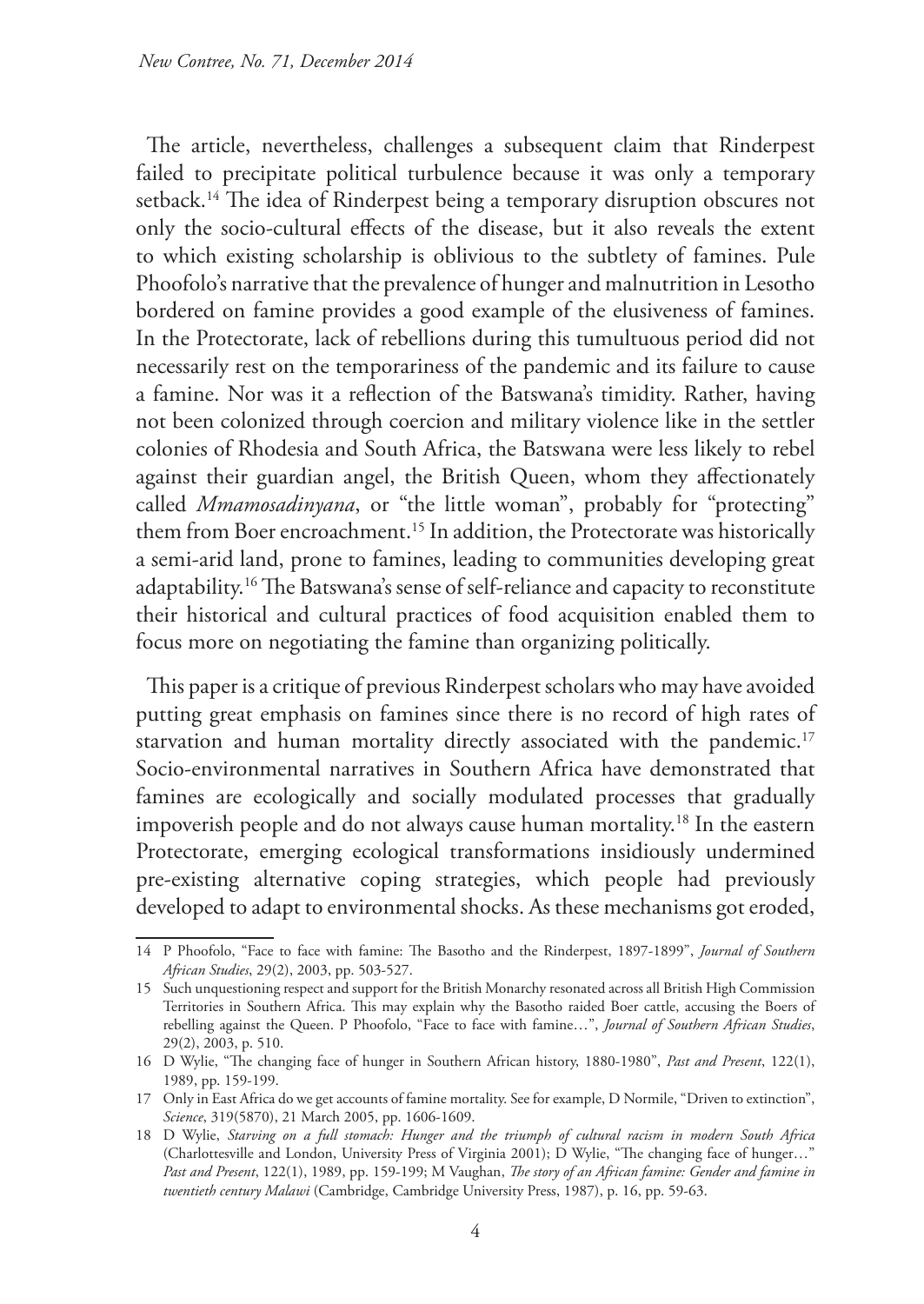households and communities were thrown into a poverty trap from which it was difficult to emerge.

The paper illuminates the coping strategies that the Batswana communities devised to offset the subsistence crises that accompanied Rinderpest. But it starts by giving a brief exploration of the devastations of Rinderpest. It also shows that the nuanced ways through which the Batswana imagined and contested colonial veterinary policy as they lost cattle in large numbers contributed to cattle losses. As the pandemic became widespread, the colonial administration adopted a more drastic measure, called "stamping out" policy, which became notorious for contributing to cattle mortality and therefore impoverishing Africans. "Stamping out" involved the indiscriminate culling of cattle in communal areas without regard to their Rinderpest status.19 Such dispossessions caused the Batswana to conceptualize Rinderpest as a biological weapon unleashed by colonial officials to destroy their most coveted resource.

Map 1: Eastern Bechuanaland Protectorate



Source: Adopted and modified from CJ Makgala, "Taxation in the tribal areas of the Bechuanaland Protectorate, 1899–1957," *Journal of African History*, 45, 2004, p. 283.

<sup>19</sup> G Marquardt, "Water, wood and wild animal populations…", *South African Historical Journal*, 53(1), 2005, pp. 73-98.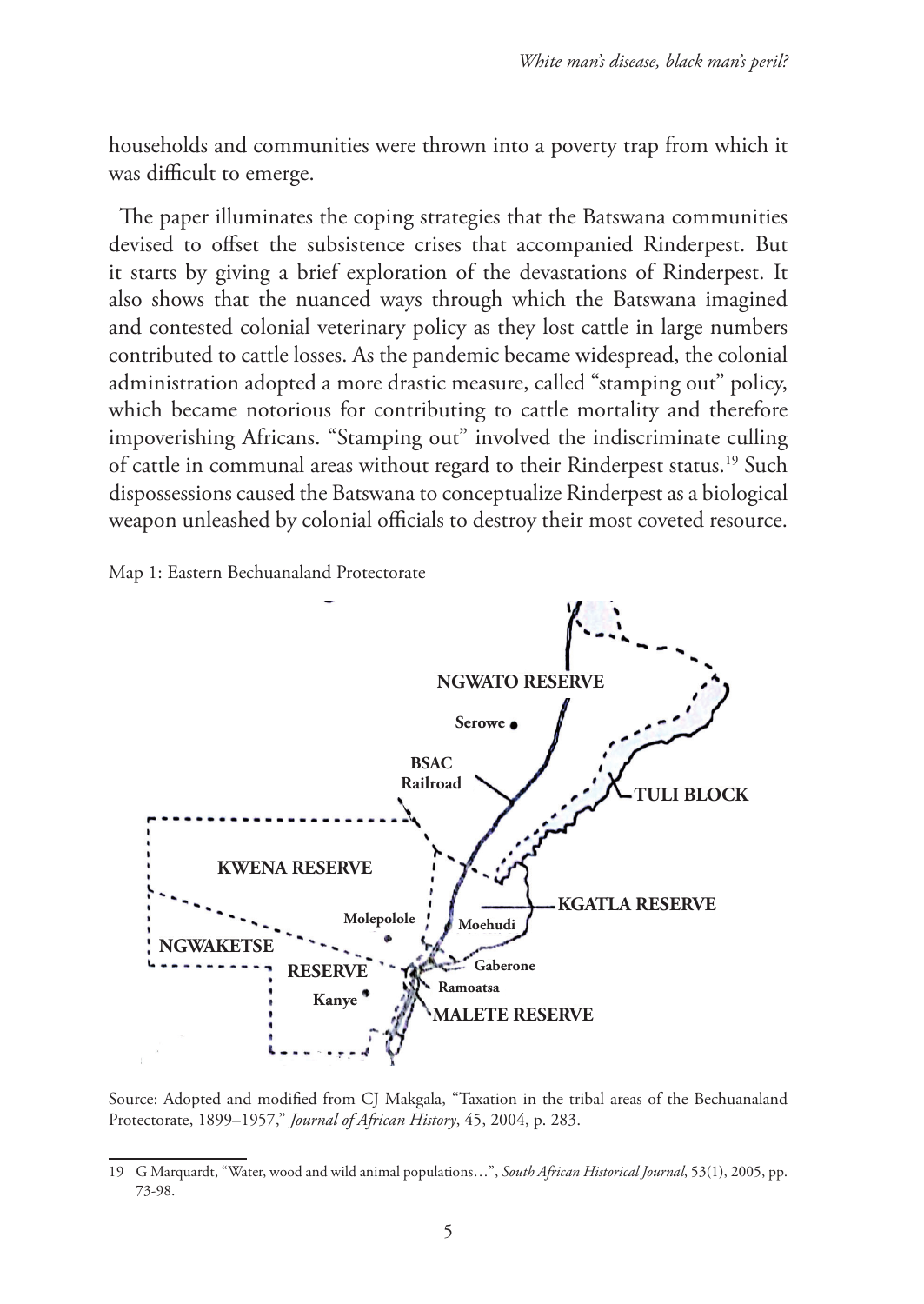## **"He who has no cattle is as good as dead": Containment policy, rumour and imagery**

Sources that mention the obliteration of cattle by Rinderpest in the Protectorate guesstimate bovine mortality rates to around ninety-seven per cent of the colony's cattle population.<sup>20</sup> Since it was the first time that the Batswana had encountered a disease that killed large numbers of cattle in such a short space of time, they suspected that their cattle were deliberately poisoned.21 The Batswana began to be suspicious of colonial veterinary policy as early as 1892 when, upon learning of the outbreak of the pandemic in East Africa, the colonial administration enacted a law that unilaterally prohibited the export of all cattle produced on communal areas.<sup>22</sup> Suspicions of foul play reverberated across the region with Africans elsewhere constructing an apocalyptic imagery that blamed Europeans for the outbreak of the pandemic.<sup>23</sup>

Such kind of rumour easily permeated the then porous borders and intensified the Batswana's suspicions of European veterinary intervention. As ninety-year old Gaarekwe Baipidi of Lerala confirms, "people believed their relatives in the Transvaal who told them that the Boers were killing their cattle."24 Rumour also spread linking the "white man's medicine to the death of the Batswana's cattle."25 Rumour reveals an important hidden transcript of the social realities and imaginations of non-literate rural societies.<sup>26</sup> As the colonial administration continued to implement policies that labeled communally produced cattle as a disease time bomb, rumour came to dominate public discourses of the intersection between disease and being a colonial subjectivity. The rural communities used this mode of expression to interpret the role colonialism played in the death of their cattle.

<sup>20</sup> G Marquardt, "Water, wood and wild animal populations…", *South African Historical Journal*, 53(1), 2005, p. 74; J Ramsay, "The establishment and consolidation…", WA Edge and MH Lekorwe (eds.), *Botswana politics…*, p. 77.

<sup>21</sup> PP Molosiwa (Personal Collection), interview, K Matubako (community elder/farmer), Mogapi, 23 December 2013/S Tsalaile (farmer), Kanye, 15 November 2013.

<sup>22</sup> BNA, reference RC 14/2/14: Mr Currey to Acting Colonial Sec. Natal, 25 October 1892.

<sup>23</sup> *Eastern Province Herald*, July-August 1897. C van Onselen, "Reactions to Rinderpest…", *Journal of African History*, xiii(3), 1972, p. 481.

<sup>24</sup> PP Molosiwa (Personal Collection), interview, G Baipidi (farmer), Lerala, 22 January 2014. Baipidi's testimony is supported by personal recollections from, B Sekonopo (traditional doctor/farmer), Mahalapye, 3 March 2011/M Montsosi (community elder), Bobonong, 15 March 2012/M Maphane (community elder/farmer), Mogapi, 23 December 2013/S Tsalaile (farmer), Kanye, 15 November 2013.

<sup>25</sup> PP Molosiwa (Personal Collection), interview, M Maphane, 23 December 2013.

<sup>26</sup> L White, *Speaking with vampires: Rumour and history in colonial Africa* (Berkeley, CA, University of California Press, 2000), pp. 83-85; A Stoler, "In cold blood: Hierarchies of credibility and the politics of colonial narratives", *Representations*, 1(37), 1992, pp. 151-189.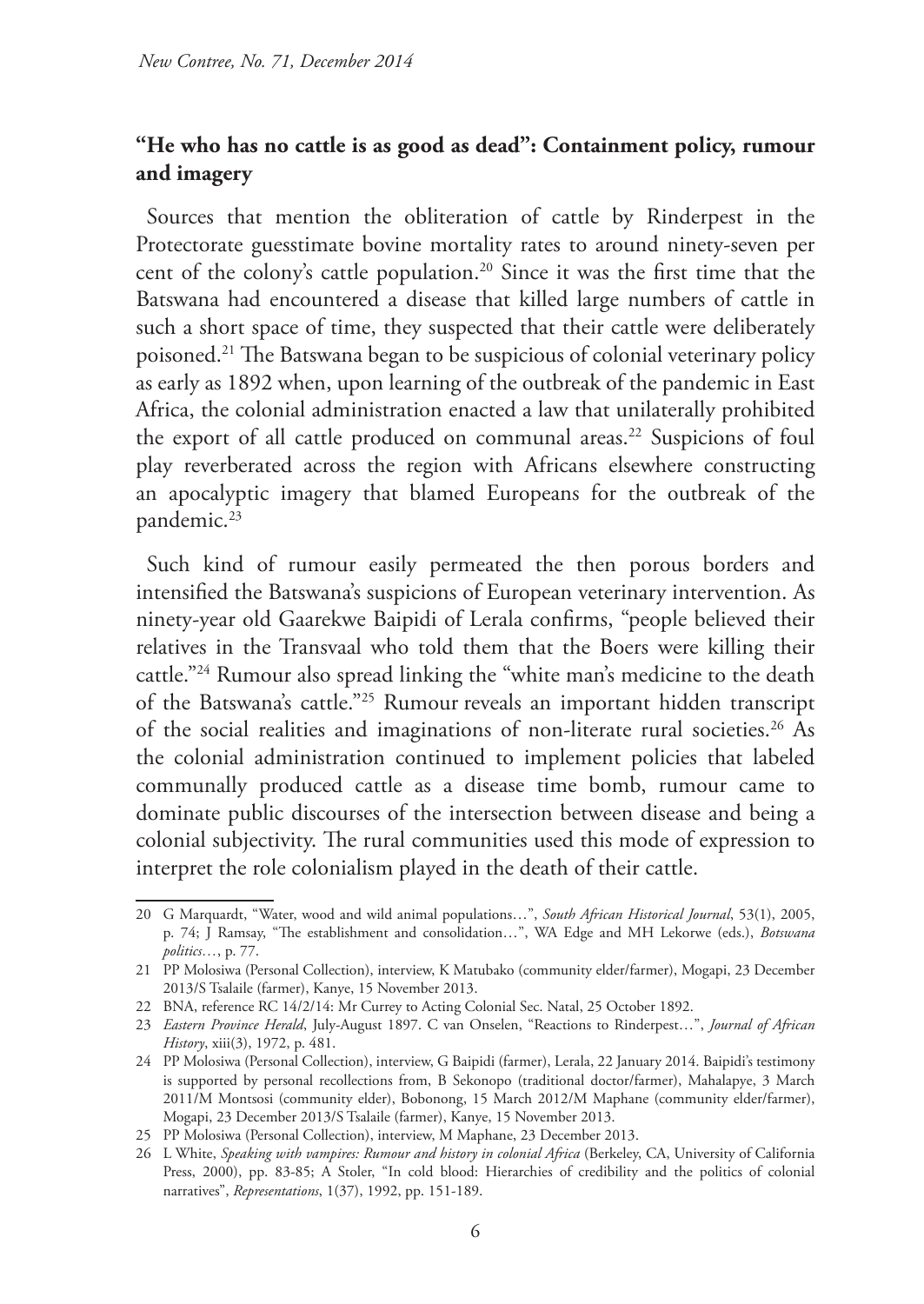The policies of "stamping out" and veterinary cordons looked particularly suspicious to all Africans in the region and were therefore subverted in many instances.27 Most of the cattle were "stamped out" in African communal grazing areas.28 But in the Protectorate compensation was seldom received as communally produced cattle were killed wherever they were found and the owners might not have known whether or not their cattle had been "stamped out".29 The restriction of animal movements to diseased spaces through the cordoning off of affected areas also attracted conspiracy theories. As the veterinary cordon circumscribed herd mobility, an important pre-existing disease control mechanism, cattle mortality increased in the communal areas. This raised fears about the cordon, with rumour spreading that such restrictions of mobility were a ploy by the government to kill the Batswana's cattle.30

The death of cattle quarantined within the cordons shaped the Batswana's ideas of the "stamping out" policy. They imagined an intricate link between the fixity of herds within "diseased" spaces and the pandemic, and therefore conceptualized the cordon as a symbol of disease. The following testimony is revealing of the Batswana's images of the synergistic relationship between the cordon and the pandemic:<sup>31</sup>

We grew up hearing stories of white men enclosing the Batswana's cattle inside fences so that they could not escape the disease. Their police and soldiers surrounded the fences and shot any animal that managed to escape from the *diseased fences*.

To them, the colonial government was containing disease within the contracted communal spaces in order to stamp out their cattle. This image of a government intent on dispossessing its subjects bred perceptions of the

<sup>27</sup> Stamping out involved the arbitrary killing of cattle regardless of their Rinderpest status and without the consent of the owners. For illuminating discussions on the "stamping out" policy, see, among others, G Marquardt, "Water, wood and wild animal populations…", *South African Historical Journal*, 53(1), 2005, pp. 74-75; C Ballard, "The repercussions of Rinderpest…", *International Journal of African Historical Studies*, 19(3), 1986, pp. 421-450.

<sup>28</sup> G Marquardt, "Water, wood and wild animal populations…", *South African Historical Journal*, 53(1), 2005, pp. 85.

<sup>29</sup> PP Molosiwa (Personal Collection), interview, M Mosarwa, 23 December 2013/M Mosarwa, (community elder, Goodhope), 25 February 2013; G Montsho (former cattle herder/elder, Bobonong), 25 March 2011.

<sup>30</sup> PP Molosiwa (Personal Communication), interview, M Mosarwa/J Montsho, (elder, Goodhope), 5 February 2014. The deployment of armed guards to man the cordons was also an important feature of colonial veterinary policy in the former British Bechuanaland, south of the Molopo River. See G Marquardt, "Water, wood and wild animal populations…", *South African Historical Journal*, 53(1), 2005, p. 84.

<sup>31</sup> PP Molosiwa (Personal Communication), interview, K Matubako, 23 December 2013/M Mosarwa, 25 February 2013/G Montsho, 25 March 2011.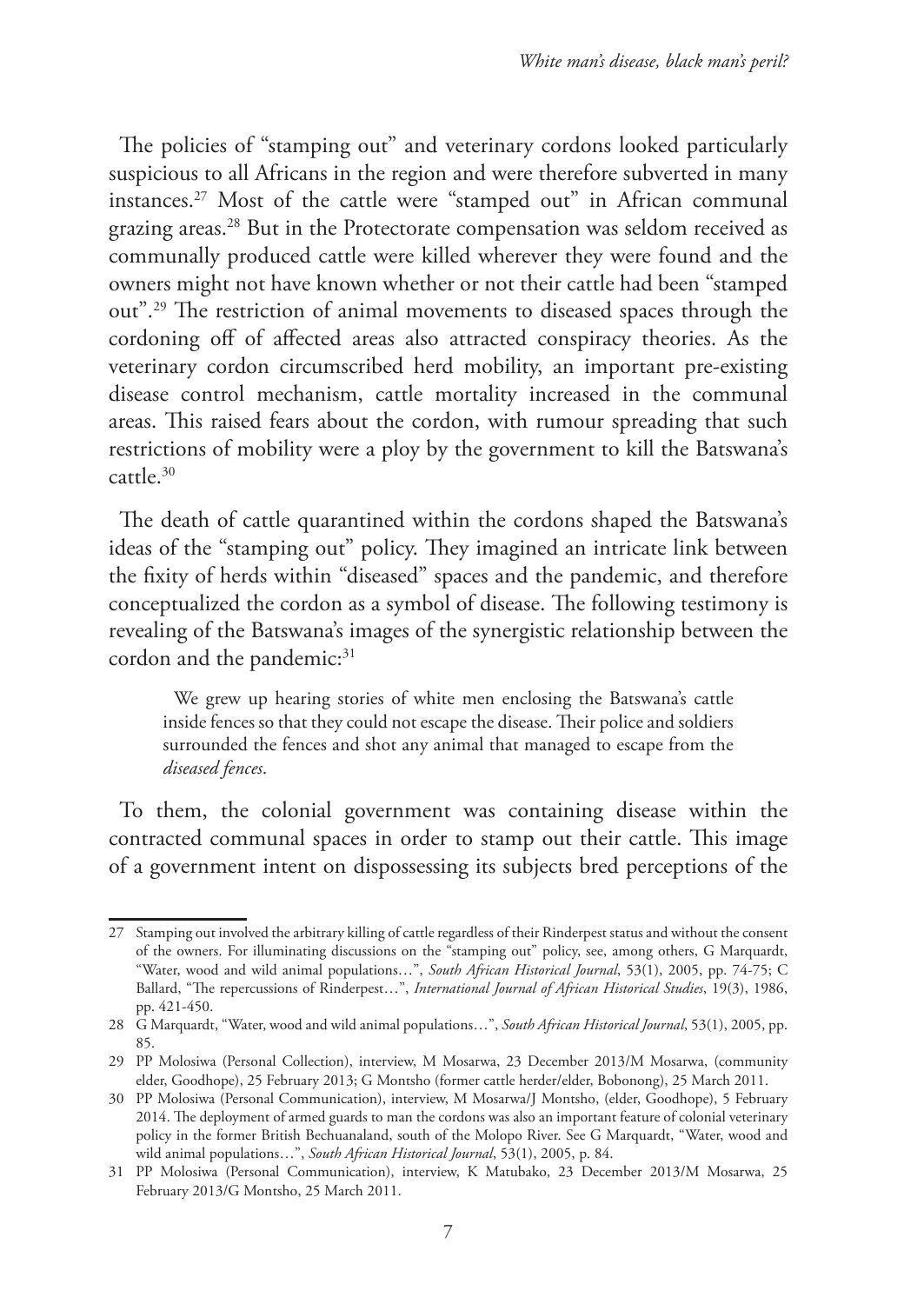imminence of "social death", or the systematic erosion of a people's sociocultural fabric while keeping the physical bodies intact.<sup>32</sup> Resonating with this imagery of colonial brutality is the Tswana metaphor, *motlhoka kgomo ke mong kang a sule* (he who has no cattle is as good as dead). The growing fear of social death caused many communal farmers to re-invent their pre-colonial coping strategy of cattle mobility from a mechanism of negotiating ecological shocks to an instrument of subverting veterinary policy. The smuggling of herds from affected areas to unaffected ones, however, stimulated the propagation of the contagion and substantially added to herd mortality.

Apart from the cordons and the culling, the Batswana were also afraid of immunization, which involved the "injection of healthy cattle with bile from infected animals".33 The method killed sick animals faster and in large numbers than would have died of the disease.<sup>34</sup> The death of inoculated cattle further buttressed suspicions that Europeans were deliberately using lethal injections to kill the Batswana's cattle. "*Gatwe ba ne ba di kenta ka botlhole* (they say cattle were injected with poison)",35 reminisces hundred-year old Maphane. This imagery has echoes of a recent theory that Europeans mapped colonial subjectivities as pests and therefore marked them for elimination.<sup>36</sup> It is therefore fitting to conclude that the colonial government used Rinderpest as a biological weapon to destroy African cattle. As Marquart notes, throughout the region, colonial governments were "sanctioning the destruction of a majority of African cattle".37 In an unrelated case, Clapperton Mavhunga has commented, "colonial regimes in Africa used disease control as cover to kill or confiscate livestock and destroy competition from Africans, turn them into cheap labor, and force them off their lands".38 This argument is supported by evidence from the Protectorate where by 1900 the Babirwa, and other communities who were impoverished by Rinderpest, were dispossessed of

<sup>32</sup> For specialist insights on the theory of social death, see O Patterson, *Slavery and social death: A comparative study* (Cambridge, MA, Harvard University Press, 1982); V Das, "Language and body: Transactions in the construction of pain", A Kleinman, V Das et.al, *Social suffering* (Berkeley, University of California Press, 1997), p. 78.

<sup>33</sup> C Ballard, "The repercussions of Rinderpest…", *International Journal of African Historical Studies*, 19(3), 1986, p. 442.

<sup>34</sup> CA Spinage, *Cattle plague: A history* (New York, Kluwer Academic/Plenum Publishers, 2003), p. 423; PP Molosiwa (Personal Collection), interview, M Maphane, 23 December 2013/Sediegeng Kgamane (regent of the Bangwato, Serowe), 25 November 2010.

<sup>35</sup> PP Molosiwa (Personal Communication), interview, K Matubako, 23 December 2013.

<sup>36</sup> CC Mavhunga, "Vermin beings: On pestiferous animals and human game", *Social Text 106*, 29(1), Spring 2011, pp. 151-176.

<sup>37</sup> G Marquardt, "Water, wood and wild animal populations…", *South African Historical Journal*, 53(1), 2005, p. 86.

<sup>38</sup> CC Mavhunga, "Vermin beings...", *Social Text 106*, 29(1), Spring 2011, p. 153.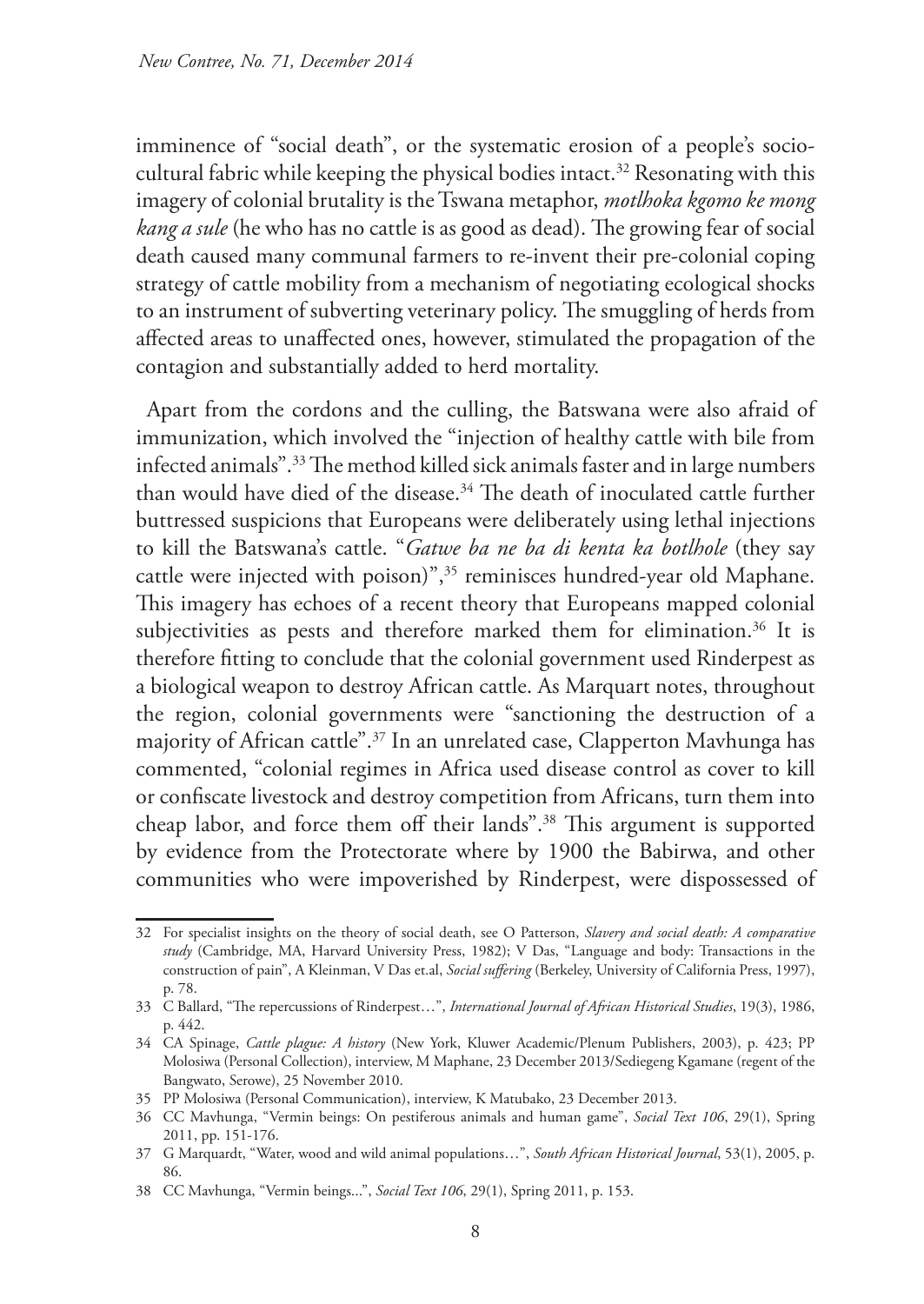their prime farming lands on the banks of the Limpopo River.<sup>39</sup> These losses tended to give substance to rumour that Europeans poisoned African cattle so as to expropriate their lands. In the end, the containment of Rinderpest aided the propagation of the contagion as the Batswana circumvented veterinary controls to protect their herds. Unfortunately, even those cattle that escaped the cordons and the culling died because of the destructions caused to the landscape by drought and locusts. These ecological shocks further undermined the Batswana's capacity to secure food from traditional sources.

#### **A shattered ecology: Drought, locusts and hunger**

## *The roots of famine*

By 1895, a year before the outbreak of Rinderpest, the eastern Protectorate was already experiencing drought and invasions by swarms of crop and pasture eating desert locusts.<sup>40</sup> Being a semi-arid environment, with high climate and rainfall variability, the Protectorate experienced drought that was induced by shortage of moisture to support crop cultivation and vegetation regeneration. Erratic rainfall drastically reduced crop yields, making it difficult for households to store food for succeeding dry years. Inadequate rainfall also compromised the quality of pasture and dried all traditional sources of water, thus having a debilitating impact on cattle. Despite being able to withstand harsh conditions, Tswana cattle had therefore become emaciated by the time the full impact of Rinderpest was felt two years later, leading to substantial losses.

The cumulative effects of these natural mishaps compromised livelihoods and led to serious food deficits and deficient diets, the consequences of which were widespread hunger and susceptibility to infectious diseases. As one missionary observed: "the disease spreading among breeding stock is depriving [natives] of milk as article of food."<sup>41</sup> Hunger and disease were

<sup>39</sup> D Wylie, "Lesser breeds without a law", *A little god: The twilight of patriarchy in a Southern African chiefdom* (Hanover & London, University Press of New England, 1990), pp. 149-155; PP Molosiwa, "The tragedy of the Ababirwas": Cattle herding, power and the socio-environmental history of the ethnic identity of the Babirwa in Botswana, 1920 to the present" (Ph.D, UMN, 2013).

<sup>40</sup> The Limpopo region, which covers much of eastern to southern Botswana, experienced cycles of low rainfall, locusts and low crop yields in the 1895/1896 and 1896/1897 seasons. M Dreier, "Years of terrible drought: Surviving the 1895-1897 supply-crisis in the Limpopo area", *Limpopo Histories*, 2005 (available at www.unibas. ch/afrika/limpopo, as accessed on 25 July 2011).

<sup>41</sup> BNA, Reference RC. 3/2/1, Moffat's eye witness report on loss by Rinderpest, 1896.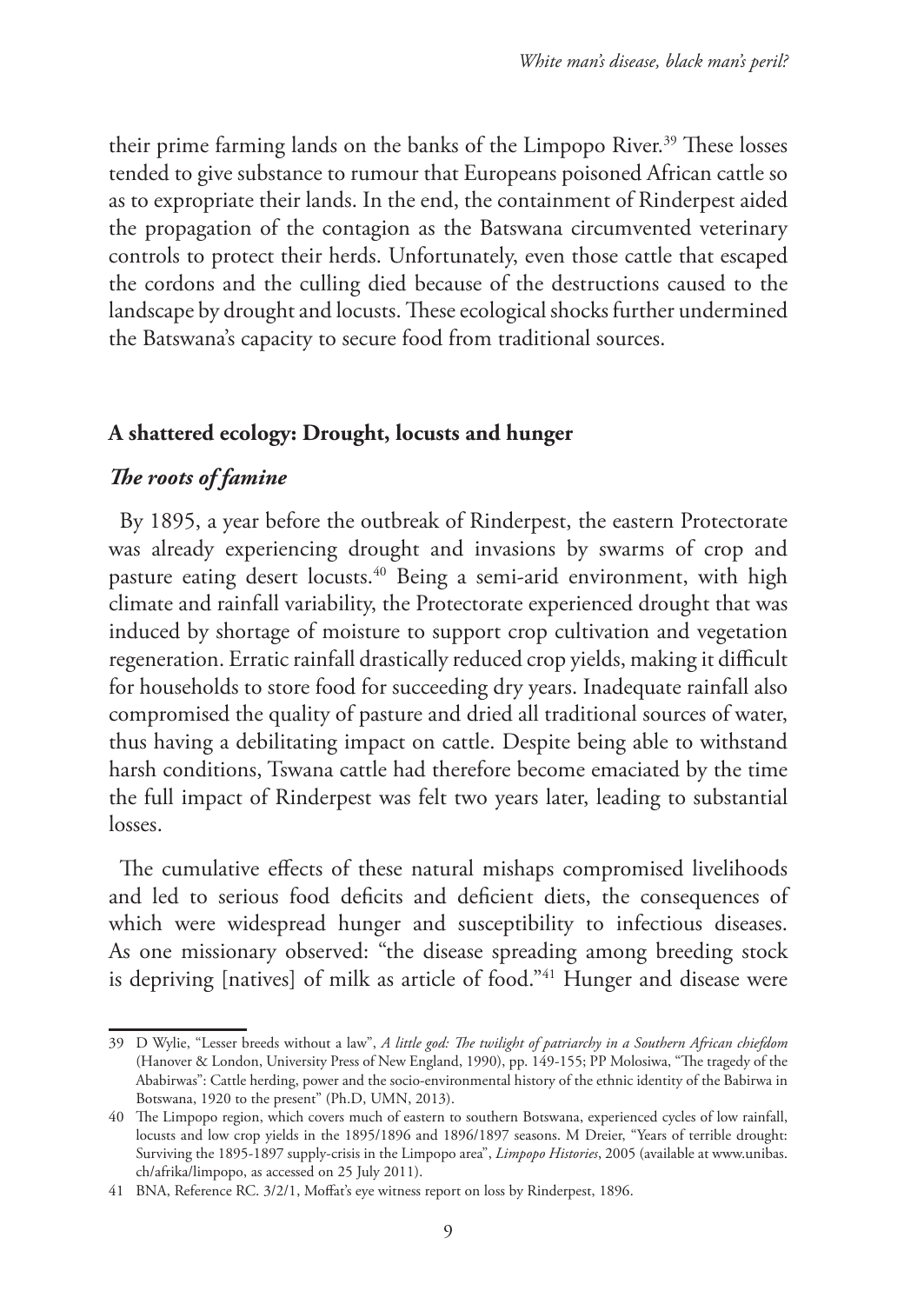therefore symptomatic of famine conditions. Some old women remember their grandmothers telling them: "gone go bohiwa mala ka tukwi, (people tied their stomachs with head scarfs)", "motsetse a ja ka lebogo, (the nursing mother eating with her hands)".<sup>42</sup> These metaphors – which continue to galvanize talk about years of hunger in present Botswana – were expressions of the resilience and creativity of rural communities faced with famines. They were often aptly used to emphasize the magnitude of the food crisis. *Go boha mala ka tukwi* reflects the ability to supress and endure hunger as well as survive under trying circumstances while *motsetse o ja ka lebogo* denotes a serious decline in the food supply.

In Tswana tradition, the *batsetse* (sing. *motsetse*), nursing mothers, underwent lengthy confinement periods within which they were cared for and not allowed to use their bare hands to touch food for purposes of hygiene. However, during times of famine, such restrictions were relaxed as the *batsetse* had to fend for themselves. Thus famine undermined even the most hitherto adhered to public health practices. The relaxation of rules governing certain cultural practices and values, such as pediatric health care, illuminates the eastern Protectorate Batswana's struggles to cope with a new, rigid colonial landscape with legally enforced borders, which led people to live on the razor's edge, never completely safe from ecological stresses.

To the Batswana, cattle were not only a reproducer of social relations.<sup>43</sup> They were an important source of income and insurance against famines. Whenever there was not enough rainfall for crop production, people lived almost entirely on the milk and meat of their herds. They could also exchange them for grain with other communities who would have produced surplus crops. Additionally, by the end of the nineteenth century, cattle had become central to crop production as they were used in cultivation.<sup>44</sup> Unfortunately, during the period under study, the whole region was experiencing agropastoral decline, making it difficult to exchange cattle for food or use them for cultivation. The policy of "stamping out" also contributed to the already high mortality rates of cattle thus compounding the subsistence crises. One

<sup>42</sup> PP Molosiwa (Personal Collection), interview, K Phuthego (family matriarch, Mogapi), 23 December. 2013/M Makgoba (traditional midwife/farmer) Sefhophe, 24 December 2013/M Mashaba (community elder/farmer, Molaladau), 15 January 2014.

<sup>43</sup> PP Molosiwa, "The tragedy of the Ababirwas": Cattle herding, power and the socio-environmental history of the ethnic identity of the Babirwa in Botswana, 1920 to the present" (Ph.D, UMN, 2013).

<sup>44</sup> "King Khama interviewed by a lady", *Christian World*, 12 September, 1895. Cited in N Parsons, *King Khama, Emperor Joe and the Great White Queen: Victorian Britain through African eyes* (Chicago & London, University of Chicago Press, 1998), p. 125.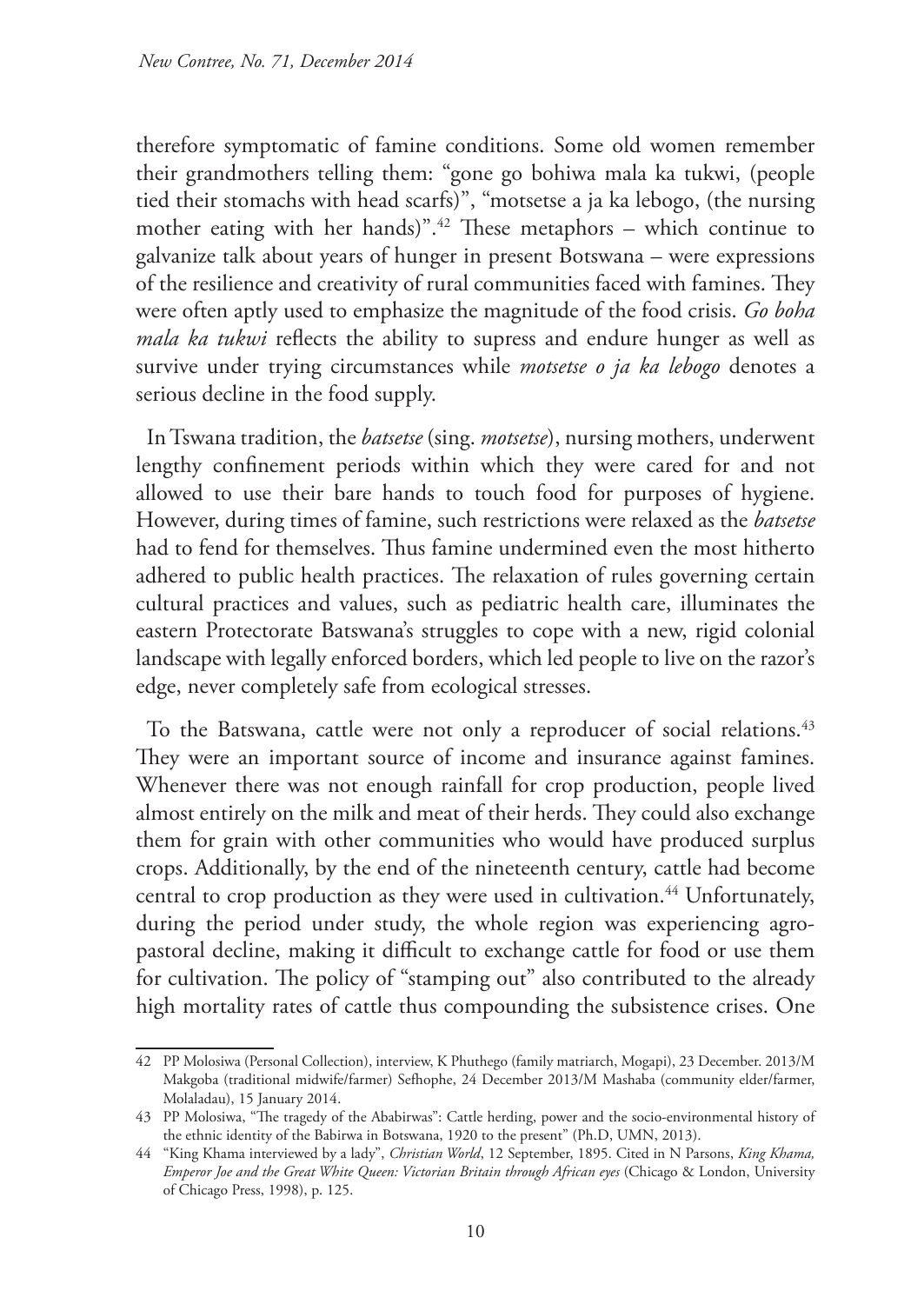impoverished Tswana chief is understood to have responded with dejection to the culling exercise, asking the veterinary surgeon: "They tell me that you are a doctor, and that you are a great doctor, but can you do nothing but kill?"45

Until 1899, locusts colluded with drought to destroy both crops and pasture. Despite their value as a supplementary diet, locusts could not be used as a substitute for grain and could therefore not offset food deficits. In fact, many people saw the locusts more as a nuisance than as a source of food.<sup>46</sup> These denudations caused widespread hunger and malnutrition, particularly among the women, the elderly and children. As historian Megan Vaughan aptly demonstrates, famine is a gendered phenomenon, disproportionately affecting women and children who have limited opportunities to accumulate social capital.47 The destructions caused by locusts and drought were graphically described by the Assistant Commissioner at Palapye, Bangwato Reserve, in 1895:48

Assisted by a severe drought, the tropical sun has so parched and dried up the soil that a very small proportion of grain sown managed to struggle above the surface of the ground, and this subsequent visit of swarms of locusts from the desert completed the work of devastations.

The impact of these ecological shocks was more profound on the women. For the Batswana women, as with other African women in agricultural communities, their role as cultivators did not symbolize male domination and exploitation of females. Crop cultivation was a space of autonomy for women where they produced food beyond the masculine worlds of men.<sup>49</sup> It gave them control over household subsistence and with it power over men within the domestic space. The foregoing provides a useful corrective to essentialist renditions of the disproportionately gendered forms of power in agro-pastoral societies where men have *de facto* control over women.<sup>50</sup> By undermining arable agriculture, drought and locusts eroded the power of women over the environment and exposed entire households to hunger. By 1896, missionaries

<sup>45</sup> C van Onselen, "Reactions to Rinderpest…", *Journal of African History*, xiii(3), 1972, p. 482.

<sup>46</sup> BNA, reference RC 3/2/1, Moffat account on failure of crops due to drought and locusts, 1895.

<sup>47</sup> M Vaughan, *The story of an African famine...*, pp. 119-147.

<sup>48</sup> BNA, reference RC 3/2/1: Moffat account on failure of crops due to drought and locusts, 1895.

<sup>49</sup> NJ Jacobs, *Environment, power, and injustice: A South African history* (Cambridge, Cambridge University Press, 2003), p. 29.

<sup>50</sup> See among others, M Kinsman, ''Beasts of burden": The subordination of Southern Tswana women, ca. 1800- 1840", *Journal of Southern African Studies*, 10(1), 1983, pp.39-54; J Comaroff and JL Comaroff, "Goodly beasts, beastly goods: Cattle and commodities in South African context", *American Ethnologist*, 17(2), 1990, pp. 199-2002.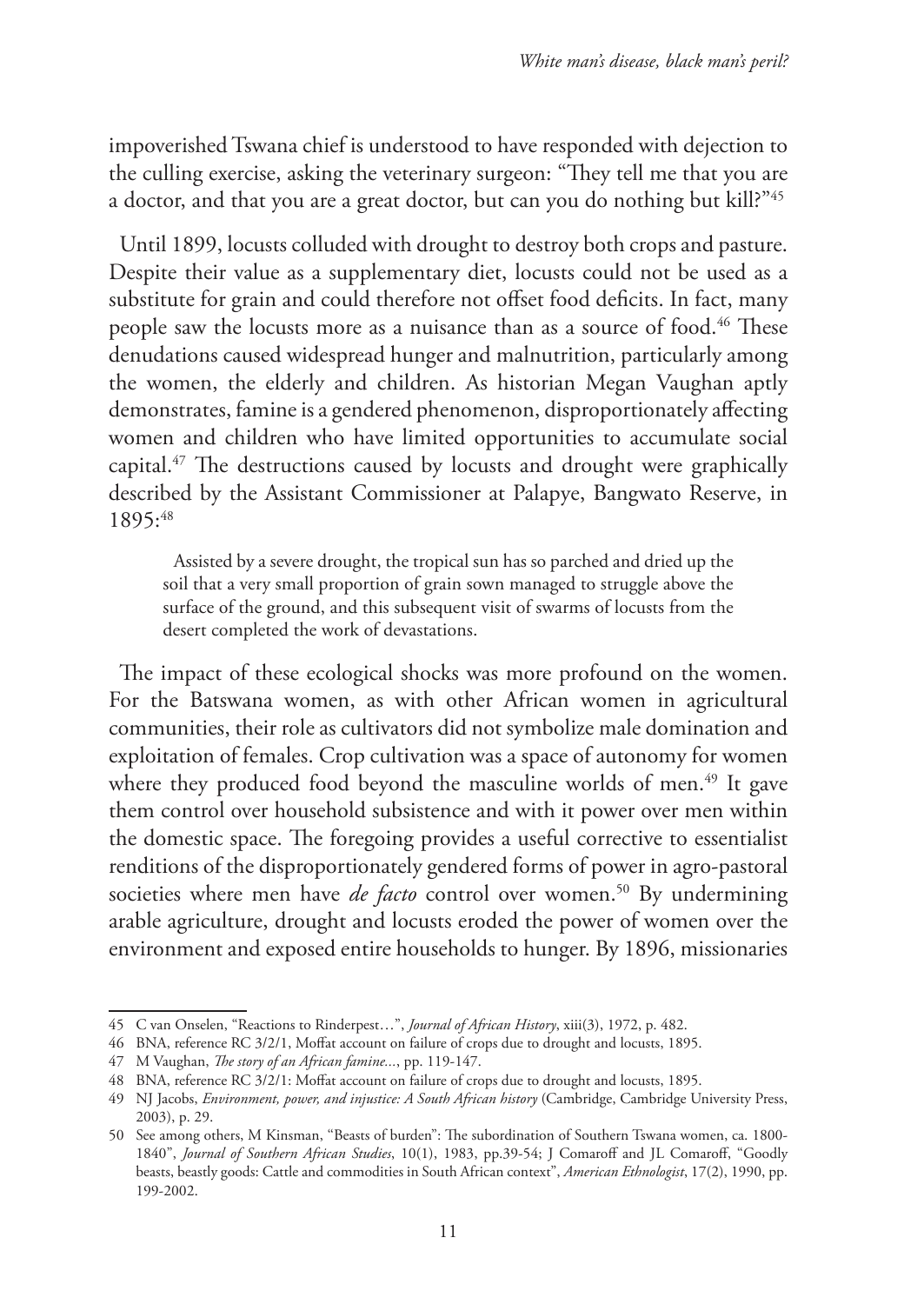were already talking of a state bordering starvation in the eastern Protectorate.<sup>51</sup> But they also saw the loss of livelihoods as an opportunity for industrialising South Africa to procure cheap labour from the African areas and inculcate a work ethic in the "lazy" Batswana men.<sup>52</sup>

#### *The lazy Bechuanas?: Wage work, colonial taxation and local agency*

In 1896 the Reverend Howard Williams proclaimed:<sup>53</sup>

The loss of their cattle has driven large numbers to seek work. Certainly the best thing that could happen as far as teaching them the value of labour…. Work was the last thing thought of except among poorer classes and with this, the period rarely exceeds six months. All that is altered. A generation will pass before this country will recover its lost wealth in cattle.

However, there is no archival record showing that the ruinous impact of the pandemic caused a mass exodus of Batswana men to the mines. In fact other missionary reports indicate that the Batswana men abhorred wage work.<sup>54</sup> Linguistic analysis also demonstrates this point. In the Setswana language, the verb *go bereka* (to work), or *mmereko* (derived from the Afrikaans word, *werk*, whose English equivalent is "work") refers to wage labor whereas *go dira* (to do) refers to work within a kin-based mode of production (farming and herding). These differences are crucial to understanding the social and cultural impacts of industrial labour within families in the Protectorate. Agro-pastoral work (*tiro*, from *go dira*) "inculcated values of social discipline and reinforced the authority of the sociopolitical hierarchy, something *go bereka* threatened".55 Isaac Schapera, the doyen of Botswana studies, also observed how male elders in the 1930s in the Protectorate did not believe go bereka had value.<sup>56</sup> Forty years later, anthropologist Hoyt Alverson concurred, explaining that ploughing fields and animal husbandry all require masculine activity, "almost all of which the Tswana describe as actions they want to do. To be at wage

<sup>51</sup> BNA, reference RC 3/2/1, Moffat to Resident Commissioner, 1896.

<sup>52</sup> BNA, reference RC 3/2/1, Moffat Account on Relief, 1896.

<sup>53</sup> *Bechuanaland Protectorate Annual Reports. Report for Molepolole*, 1896.

<sup>54</sup> London Missionary Society (LMS) Letters, Willoughboy to Cousins, June 1897.

<sup>55</sup> J Livingston, *Debility and the moral imagination in Botswana* (Bloomington, Indiana University Press, 2005), pp. 118-119.

<sup>56</sup> I Schapera, *Migrant labour and tribal life: A study of conditions in the Bechuanaland Protectorate* (London, Oxford University Press, 1947), pp. 60-64.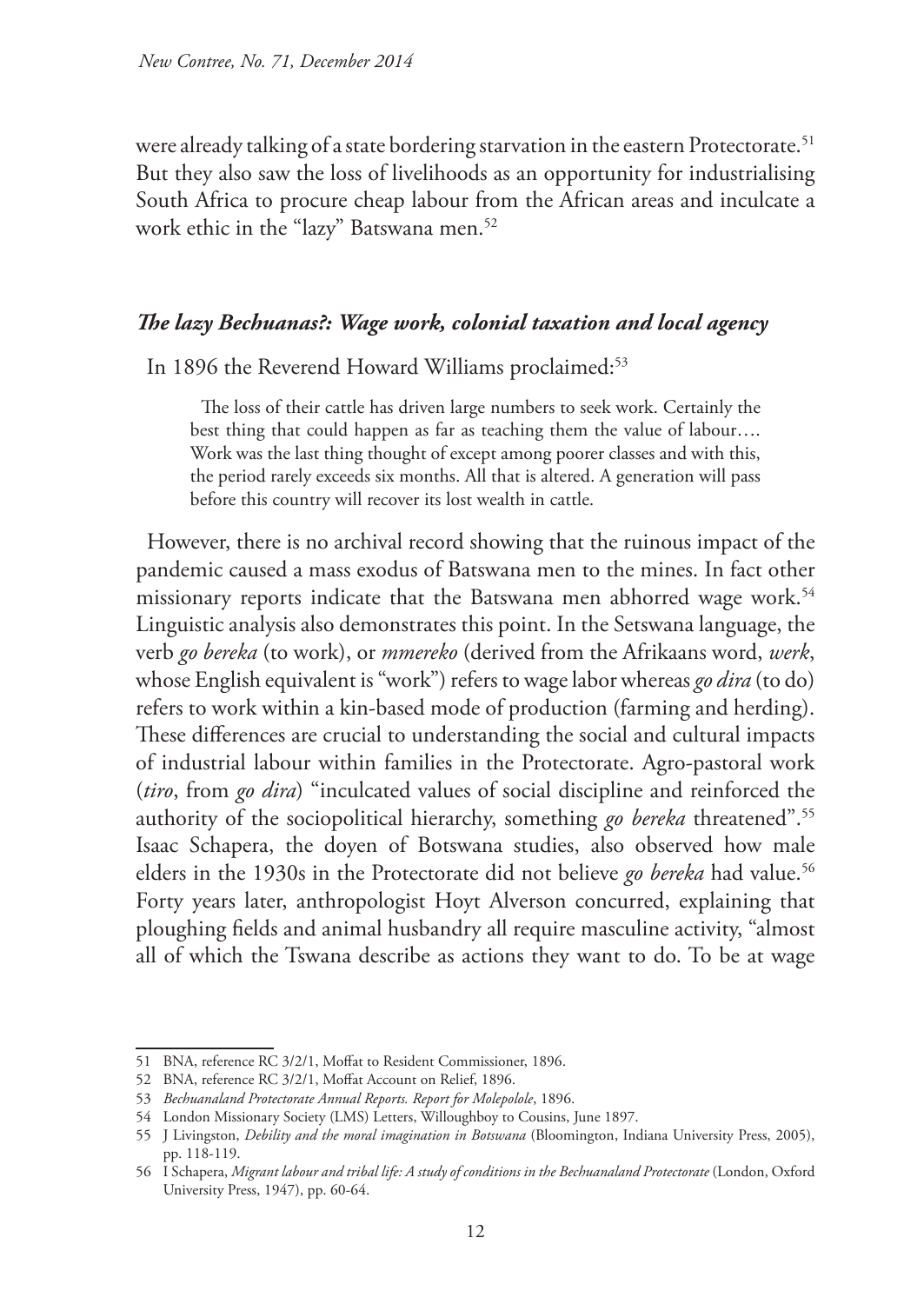work is not deemed by most to be "doing" anything at all".57 Thus, "doing" in the countryside defined the ideal Setswana masculinity and which was under unprecedented threat during the tumultuous Rinderpest period. With these linguistic insights, the social crisis of wage work is better understood because the Batswana men deemed industrial work as "idle" activity. Men who left their homes in search of employment, whether they found jobs or not, by and large wallowed in idleness.

Unhappy with the Batswana's lack of keenness to seek wage work, Europeans summarily labelled them with a one-word description: "lazy!" As a result, they seldom employed the few that availed themselves. The railway contractors "would not be anxious to employ the Bechuanas who do not work well and are too fond of going home at short notice",58 said missionary John Moffat in 1896. Contrary to European stereotypes of indolent Batswana men, evidence suggests that the Batswana abhorred wage employment because it undermined their efforts to produce food for their families during a time when droughts were recurring at short intervals. Earlier in 1891, for instance, a group of Batswana men employed in the construction of the Mafikeng-Bulawayo Telegraph line went on strike at the beginning of the ploughing season. These men admonished Khama and their European employers for tying them to wage employment at the expense of their households' subsistence needs:<sup>59</sup>

It is all very well for Khama and you white men. You have people who will till your lands, and take care of your crops and families in your absence, but we have none; and if we do not [plough] ourselves, no one will do it for us, and our wives and children will starve and die.

The agency of these men, who openly challenged chiefly authority and their European employers in order to return home and plough their fields, coupled with Europeans' reluctance to hire the purportedly indolent Batswana men meant that there were very few Batswana engaged in wage work. Such condescending assumptions of the lazy breed may have framed the railway construction's "unremunerative" pay structure for Africans as evidenced by "unfortunate misunderstandings between sub-contractors and headmen as to [ $\vert \text{low} \vert$  wages".  $\frac{60}{3}$ 

<sup>57</sup> H Alverson, *Mind in the heart of darkness: Value and self-identity among the Tswana of Southern Africa* (New Haven and London, Yale University Press, 1978), pp. 118-122.

<sup>58</sup> BNA, reference RC 3/2/1, Moffat account on relief, 1896.

<sup>59</sup> N Parsons, "The economic history of Khama's country in Botswana, 1844-1930", R Palmer and N Parsons, *The roots of rural poverty in central and Southern Africa* (Berkeley & Los Angeles, University of California Press, 1977)*,* p. 124.

<sup>60</sup> Bechuanalnd Protectorate, *Annual Reports, 1896-1897.*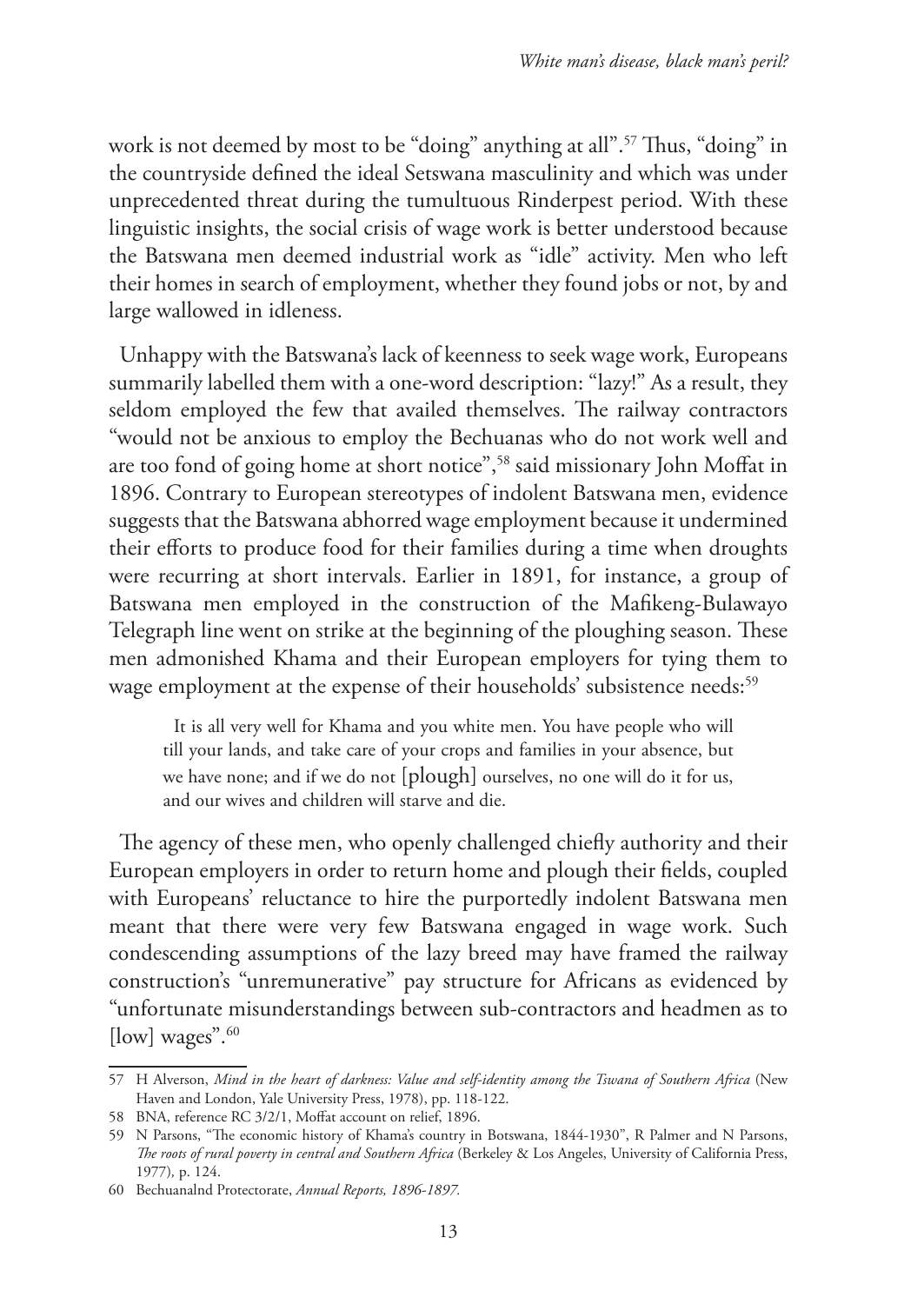Because of low wages, the extermination of cattle eroded the power of wealthy men and relegated them to a perilous social position of *bohumanegi* (cattlelessness) regardless of whether or not they "worked" in the so-called "projects of civilization," such as road and railway construction,<sup>61</sup> and thus collapsing pre-existing hierarchical boundaries pertaining to wealth.<sup>62</sup> These tribulations forced the *dikgosi* (sing. *kgosi*), kings, to appeal to the missionaries for *namola leuba*, which literally translates into "a gesture that relieves people from drought."63 Missionary John Moffat reports that *Kgosi* Sebele of the Bakwena implored him to help his people secure food.<sup>64</sup> When addressing this question of food aid, the Reverend William Willoughby opposed general food relief for Batswana, arguing that giving men free food encouraged indolence. Echoing his contemporary, Howard Williams, he explained Rinderpest as a visitation from God to teach the lazy Batswana men the importance of work: "Relief should only be accorded the less able, while the able should seek work or starve. They are the most laziest set on earth, especially the men,"<sup>65</sup> he emphasized. As a result, the food aid became highly gendered with the aim of feeding only women and children. By 1898, for instance, over one thousand four hundred women and children in Molepolole were receiving food aid.<sup>66</sup> While missionaries and colonial officials could determine who had to get food relief in public, they could not influence the distribution of food inside private spaces. This meant that the food was never enough because of the traditionally large families of Batswana and the fact that men were also partaking in such food rations beyond the purview of colonial authorities and missionaries.

In the Bangwato Reserve, *Kgosi* Khama had initially opposed food aid. But as many households found it increasingly difficult to secure food, he accepted aid on condition that his people pay the wholesale cost of the rations provided.<sup>67</sup> Khama's decision is puzzling considering that people almost had no cattle and crop production was severely undercut by rain variability. Khama, however,

<sup>61</sup> BNA, reference RC 3/2/1, Moffat's eye witness report on loss by Rinderpest, 1896.

<sup>62</sup> PP Molosiwa (Personal Collection), interview, B Phuthego (pastor/farmer, Mogapi), 28 December 2013/K Moagi (farmer, Maunatlala), 6 January 2014.

<sup>63</sup> In Setswana, both famine and drought are referred to as *leuba*. *Leuba* denotes a prolonged period of little or no rainfall and subsistence crises when both crop and cattle farming are compromised and food is scarce and diets poor.

<sup>64</sup> BNA, reference RC 3/2/1: Moffat eye witness report on loss by Rinderpest, 1896.

<sup>65</sup> LMS Letters, Willoughboy to Cousins, June 1897.

<sup>66</sup> BNA, reference RC 3/2/1: Moffat account on relief, 1896. The food relief was provided by the Bechuanaland Relief Committee, which was sponsored by official and military personnel.

<sup>67</sup> N Parsons, "Khama III, the Bamangwato, and the British, with special reference to 1895-1923", (Ph.D, UE, 1973), p. 157.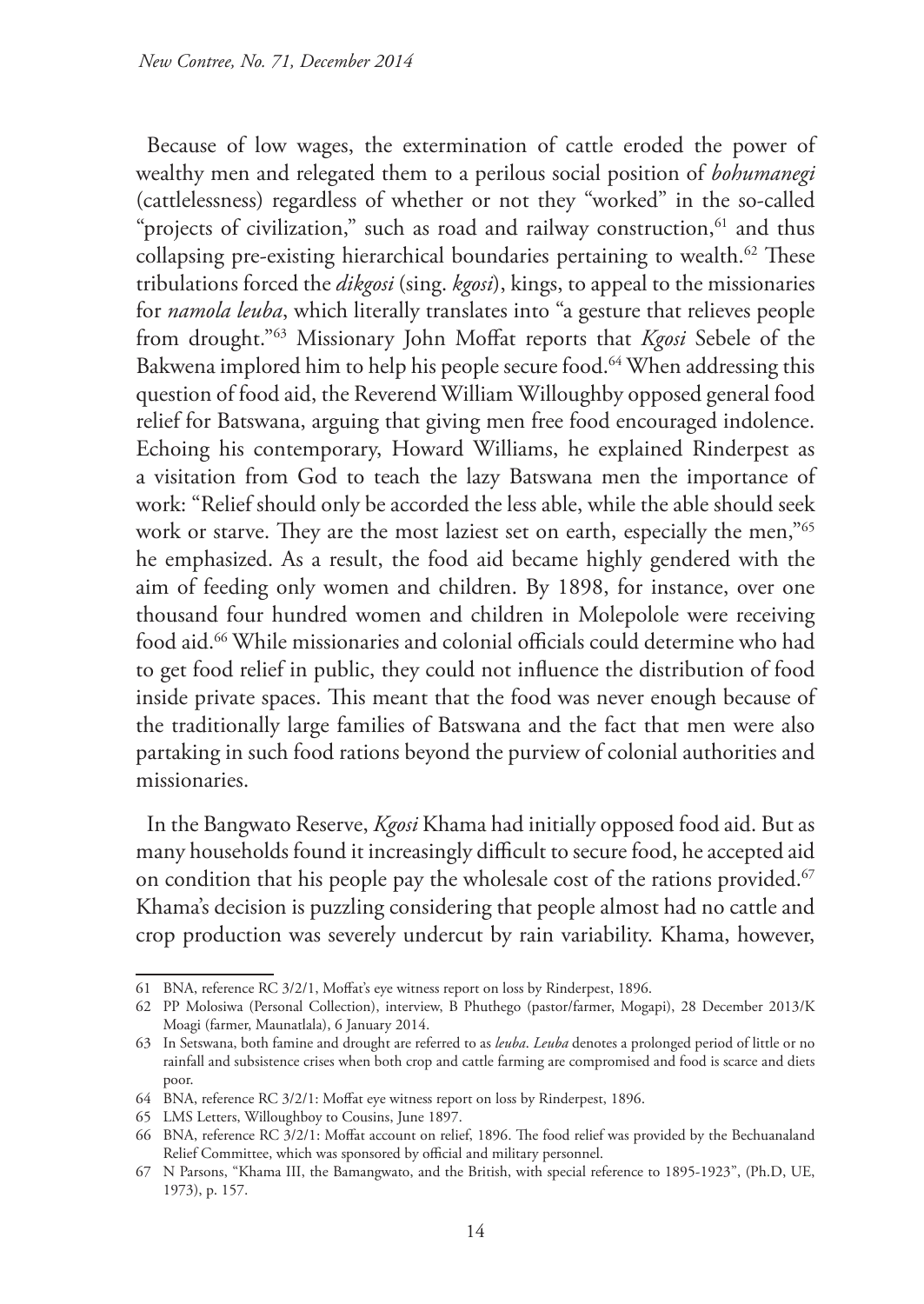felt that colonial food aid "was a threat to economic independence [of his state] and royal prerogative in famine relief".68 Probably true because this new form of coping mechanism did very little to provide reprieve amid relentless ecological collapse. Locusts and drought weakened people materially and made them vulnerable to the scourge of Rinderpest. The death of cattle also eroded the purchasing power of many households since they now had no cattle to sell or trade for food.<sup>69</sup> The means of transport was unavailable due to the death of cattle thus making it more difficult to secure food from surplus areas.70 The foregoing resonates with the food security scholarship's idea that famine occurs because people lose their entitlement to food due to a host of factors, including failure in own production, deficient diets, loss of purchasing power and inability to secure food from surplus areas.<sup>71</sup>

Despite increasing problems of food insecurity, the government introduced taxation.72 The desire to tax an impoverished and emaciated colonial subject was borne out of the government's objective of building a self-financing colonial model in order to spend very little in administration and therefore maintain economic prudence. But the Tax was followed by widespread defaults and evasions as people resisted or simply did not have the means to pay.<sup>73</sup> As Schoenbrun teaches us:<sup>74</sup>

A history of power is more than a history of domination and resistance. It is also a history of creativity and dispersed and contradictory notions of the texture of power.

Schoenbrun's insight is a representation of the ordinary peoples' capacity to invent new sources of alternative power, in this case deliberate tax defaults, to contest the institutionalized power of the state. Initially, the chiefs also protested against colonial taxation mainly due to the ravages of drought,

<sup>68</sup> N Parsons, "The economic history of Khama's country...", R Palmer and N Parsons, *The roots of rural poverty in central and Southern Africa* (Berkeley & Los Angeles, University of California Press, 1977), p. 126.

<sup>69</sup> Pre-colonial Batswana lived in a fragile ecology, susceptible to droughts and cattle diseases. However, they had mechanisms, such as the storing of surplus, to cope with famines. With household subsistence becoming increasingly integrated into the market economy at the end of the 19<sup>th</sup> century, however, surplus was sold for cash instead of being stored. During times of subsistence crises, such surplus would be bought back, but at inflated prices. However, it appears that by the time Rinderpest struck, selling had become increasingly common.

<sup>70</sup> BNA, reference RC 3/2/1, Moffat eye witness report on loss by Rinderpest, 1896.

<sup>71</sup> D Wylie, *Starving on a full stomach*…, pp. 58, 71, 77-118.

<sup>72</sup> CJ Makgala, "Taxation in the tribal areas of the Bechuanaland Protectorate, 1899-1975", *Journal of African History*, 45(1), 2004, pp. 279-303.

<sup>73</sup> BNA, RC 3/2/1, Moffat account on relief, 1896; *Blue Book on Native Affairs*, 1899, p. 65.

<sup>74</sup> DL Schoenbrun, *A green place, a good place: Agrarian change, gender and social identity in the Great Lakes Region to the fifteenth century* (Portsmouth NH, Heinemann, 1998), p. 4.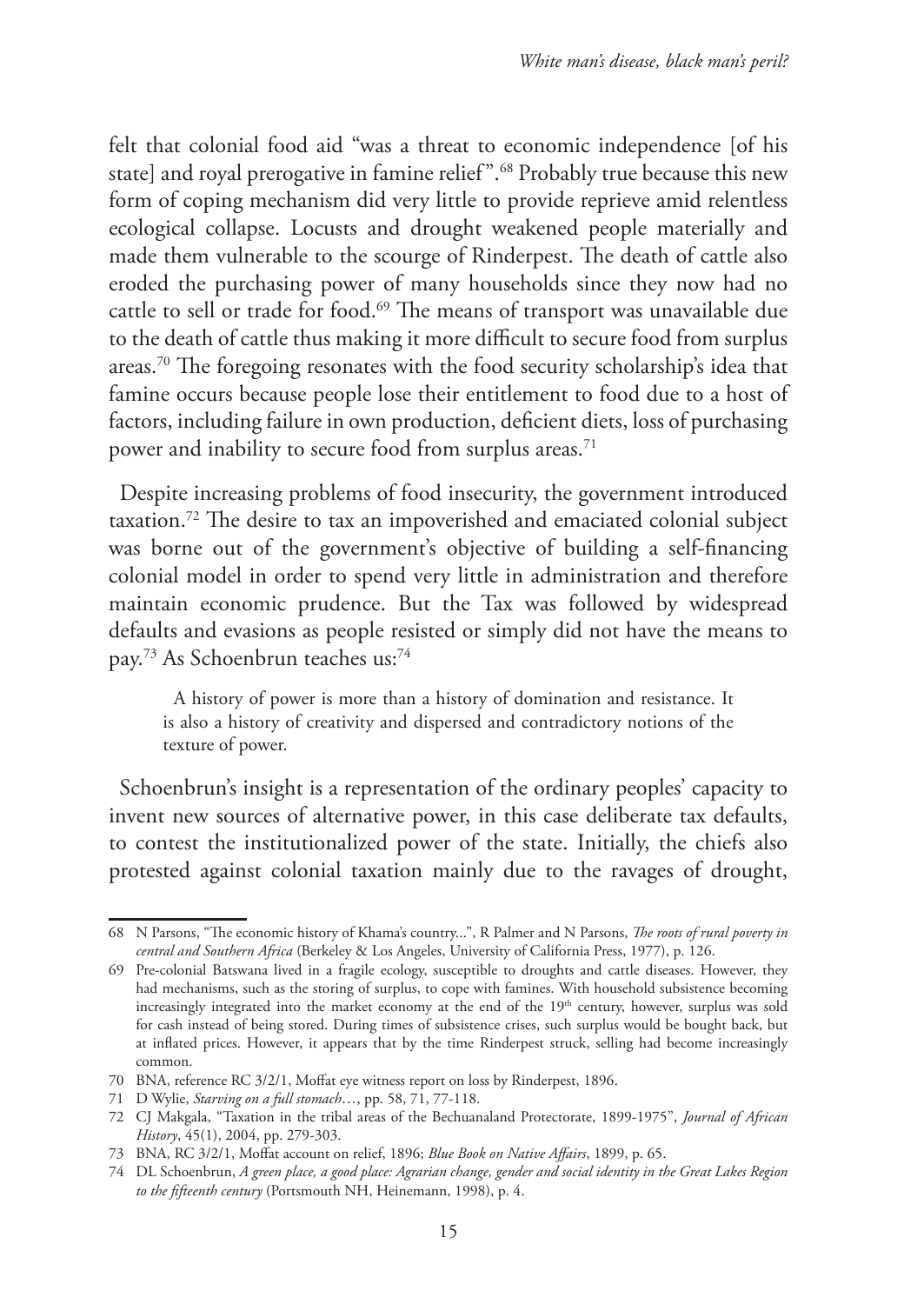famine and the loss of cattle. They also feared that colonial taxation would eclipse their own efforts at taxing their people. But they later, after being offered ten per cent as commission for the tax they collect from their communities, relented and started colluding with colonial officials to "persuade" men to migrate to the mines, though with little success.<sup>75</sup> But the tax revenue did not benefit the Batswana. For instance, no medical services were provided despite a rise in disease incidence.<sup>76</sup> Eventually, lack of medical services had reverberating demographic effects as human mortality escalated and population growth was considerably arrested.77 Human mortality during this period was estimated at about twenty per cent of the total population.<sup>78</sup> Despite the rising mortality, the tax revenue continued to be siphoned away to finance general administration, most of it going into veterinary services and police activities.79 No wonder colonial taxation came to be imagined as a form of "state-sanctioned banditry", in the Batawana Reserve labelled: *mphahela* (give me for nothing).<sup>80</sup>

Taxation, limited wage work opportunities and "slavery" wages profoundly impacted on peoples' inability to secure food even for those families whose male members were employed. The inability to command food, however, did not completely erode people's resilience. As central pillars of cultural life failed to cope with the ensuing subsistence crisis, old traditions were reconstituted while new strategies were devised.

#### **Turning desperation into survival: Local famine coping strategies**

#### *Hunting and foraging as traditional famine coping mechanisms*

As the famine intensified and people became desperate, old traditions and practices were re-appropriated, reconstituted and, some of them, discarded to offset the crisis. New survival strategies were also invented. Most of these changes, however, were temporary and contingent upon the devastation wrought by the pandemic. To understand such temporality of strategies, this paper utilizes Tswana nomenclature, such as proverbs, to examine linguistic

<sup>75</sup> CJ Makgala, "Taxation in the tribal areas…", *Journal of African History*, 45(1), 2004, p. 286.

<sup>76</sup> RKK Molefi, *A medical history of Botswana, 1885-1966* (Gaborone, Botswana Society, 1996), p. 9.

<sup>77</sup> BNA, reference S 43/4, High Commissioner to Hon. Lewis Harcourt MP, 6 November 1904.

<sup>78</sup> J Ramsay, "The establishment and consolidation…", WA Edge & MH Lekorwe (Eds.), *Botswana politics*…, p. 72.

<sup>79</sup> RKK Molefi, *A medical history of Botswana...*, pp. 66-88.

<sup>80</sup> CJ Makgala, "Taxation in the tribal areas…" *Journal of African History*, 45(1), 2004, p. 298.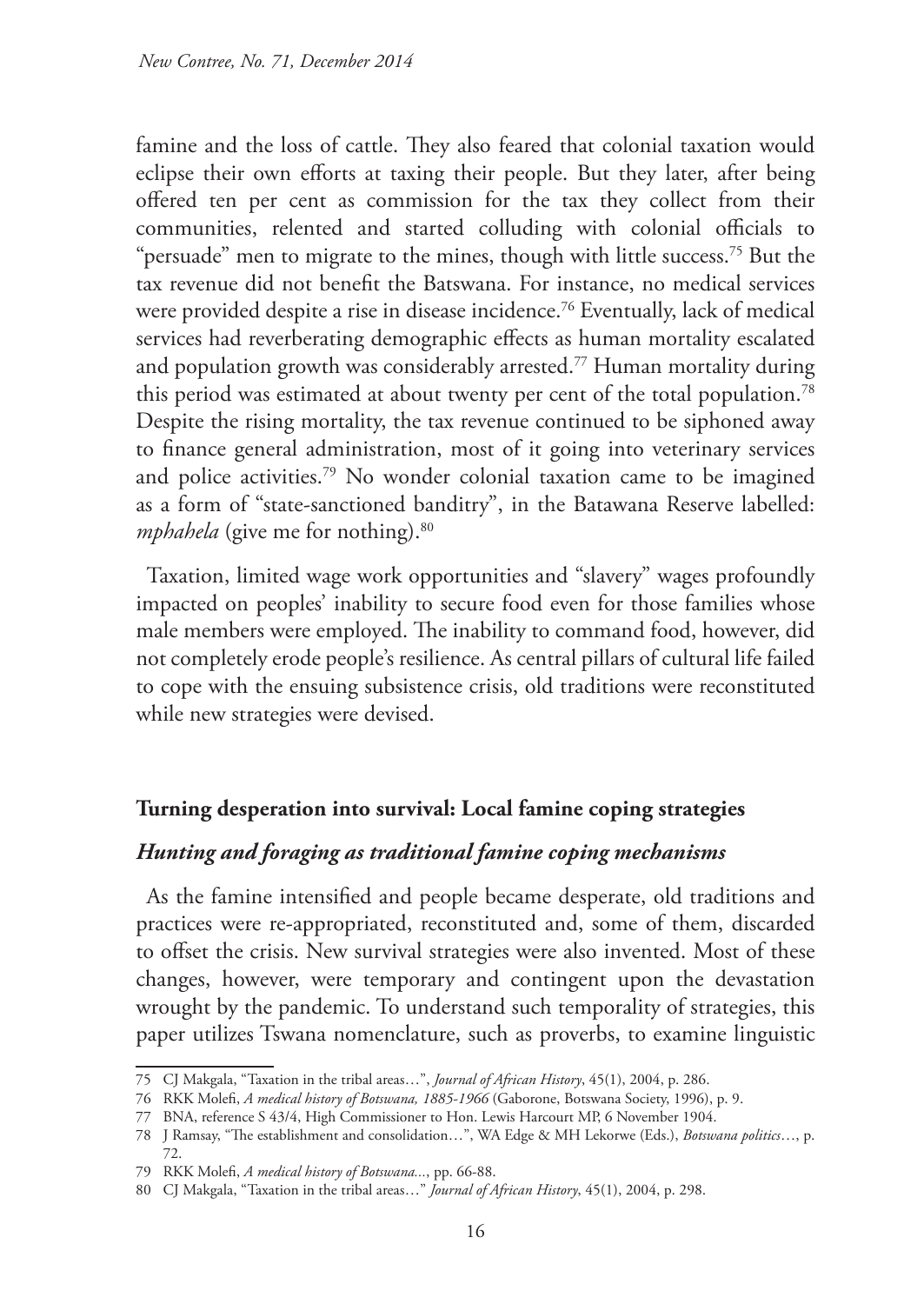shifts and the coping strategies that various households employed to survive the famine. It argues that indigenous epistemologies about famines shaped many people's decisions about what temporary coping mechanisms to adopt for the duration of the famine.

Many people first sought recourse to pre-existing coping strategies, some of which Europeans questioned their sustainability. A white farmer, for instance, talked of Africans "postponing death by eating caterpillars, bark, roots and long-decayed corpses [of cattle]".<sup>81</sup> Such doubts about indigenous famine coping strategies are revealing of Europeans' little knowledge of Africans' food systems and how they shifted with ecological shocks. The eastern Protectorate Batswana were not just agro-pastoralists. They were also hunters and foragers, though for the wealthy, hunting and foraging were part-time activities. In times of normal food supply, hunting, an exclusively male activity in precolonial times, was a pastime for men at the cattle posts. Mostly they hunted small game, such as antelope, the meat of which was seldom shared with the women and children in the villages. Only meat of large animals, such as kudu and buffalo would often be shared with women and children because it was plentiful.82 Thus, hunting occupied a marginal position in household subsistence, and was therefore a supplementary measure as the Batswana lived on a diet of cereal, milk, vegetables, and occasionally, meat from domesticates.<sup>83</sup> Conversely, during famines hunting was carried out extensively.84 For the Rinderpest period, however, hunting was not much useful as the preferred cloven-hooved wild game was as affected as cattle.<sup>85</sup>

On the other hand, foraging, a female domain, was an important component of the traditional diet, particularly for poor families, as it added to the nutritional value of the meals.<sup>86</sup> At the end of the nineteenth century, there was a phenomenal rise in gathering, with some men becoming gatherers and whole families relying on wild food plants, worms and insects.<sup>87</sup> One

<sup>81</sup> "Rotting carcasses and ruined men", *Farmers' Weekly,* 26 December 2003, p. 32.

<sup>82</sup> PP Molosiwa (Personal Collection), interview, E Basupi (cattle herder, Dau-e-meja-leebana), 15 December 2010/M Rashasho (former cattle herder, Mogapi), 26 December 2010.

<sup>83</sup> PP Molosiwa (Personal Collection), interview, Onketetse Serumola (headmen of arbitration)/A Masilo (headman of arbitration), Bobonong, 9 February 2011.

<sup>84</sup> Bechuanaland Protectorate Game Proclamation no. 19 of 1940.

<sup>85</sup> FC Selous, *African nature notes and reminiscences* (London, Macmillan & Co. Limited, 1908), pp. 131-137; CA Spinage, *Cattle plague...*, p. 533.

<sup>86</sup> PP Molosiwa (Personal Collection), interview, M Makgoba (traditional midwife/farmer, Sefhophe) 25 December 2010/M Montsosi (farmer, Bobonong), 9 February 2011.

<sup>87</sup> PP Molosiwa (Personal Collection), interview, G Mooketsi (community elder, Ramotswa), 15 January 2014/K Moatswi (herbalist, Molepolole), 23 January 2014/M Mashaba, 15 July 2011.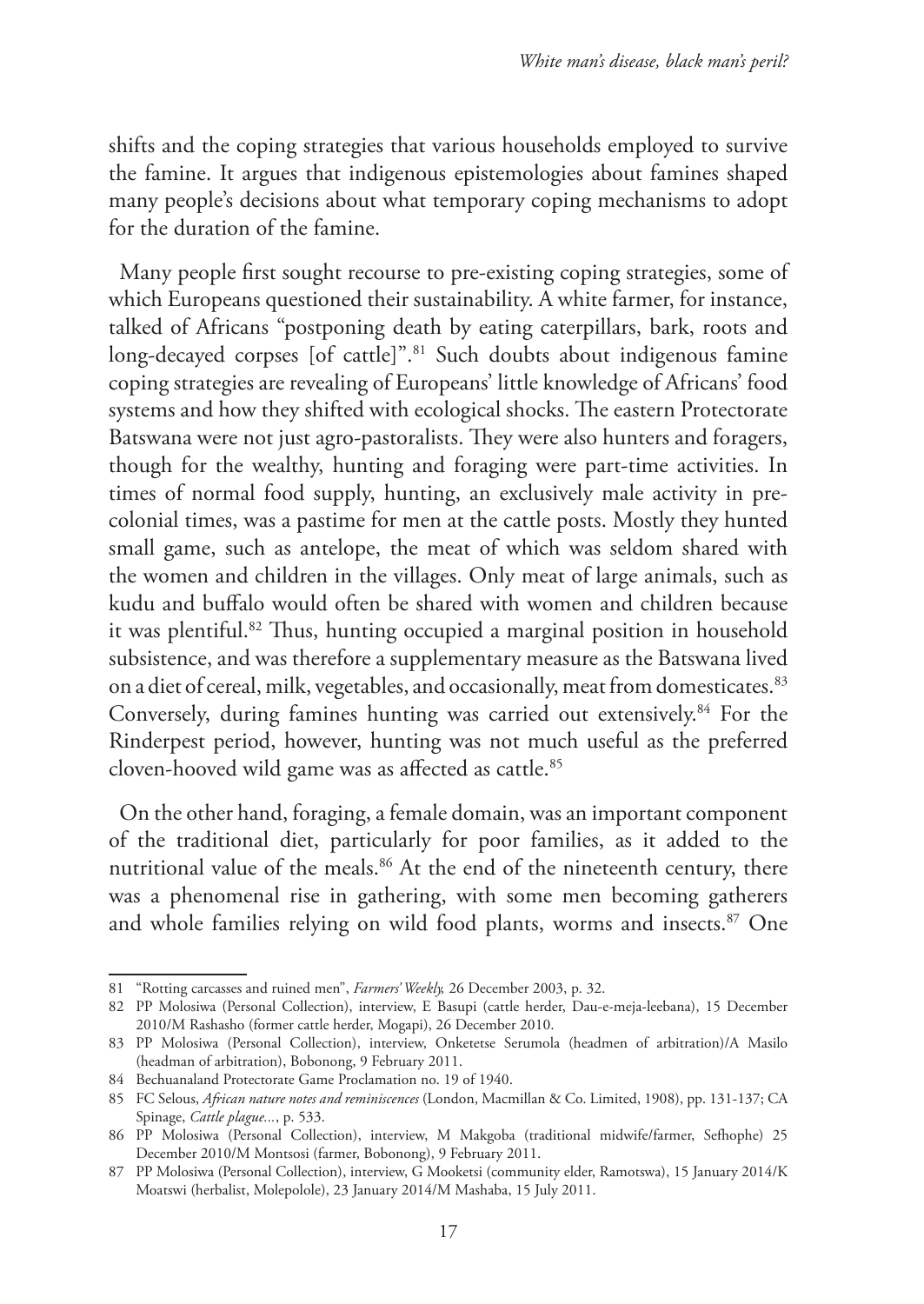most relied upon food of the wilderness were the *mopane* worms, which though seasonal, added nutritional value to the diet.<sup>88</sup> These are caterpillars that seasonally occur and feed on the leaves of the *mopane* tree, scientifically known as *Acanthocampa belina*. Highly nutritious, *phane*, as the Batswana call these caterpillars, continues to form a part of the cuisine in many Tswana communities today. It is preserved by cooking or smoking, drying and storage in a cool place, particularly the grass-roofed mud hut. In that way, people can consume their stores until the next harvest.<sup>89</sup>

### *Plentiful meat, prevalent deficiency disease*

The subsistence crises that accompanied Rinderpest were so cataclysmic for the rural communities that observers thought that Rinderpest killed people as much as it did animals. One Andreas Lefantiri from Lesotho claimed in 1897 that the disease obliterated Bechuanaland's human populations as much as it did animals. Writing to a newspaper in Lesotho, Lefantiri asserted:<sup>90</sup>

[Its] characteristic pattern is that if you have 100 cattle in the kraal the night before, you wake up the next morning with nothing left. Then after the death of cattle, the disease enters human beings. Oh! You have never seen anything of the like before! In one day, approximately 100 people die in every village.

Contrary to Lefantiri's claims, there is no evidence that the Protectorate communities contracted Rinderpest. Human mortality in the wake of the pandemic can be ascribed to debilitation on account of malnutrition and opportunistic infections as a result of the loss of certain constituents of the diet due to shortage of milk and cereals.<sup>91</sup> The loss of an important source of draught power in oxen undermined cereal production and forced communities to re-appropriate traditional coping strategies. For the first time, Batswana cattlemen, who "recognized the deadly nature of the pandemic and the certainty that whole herds [were going] to perish," slaughtered them to make biltong.<sup>92</sup> As a result, plentiful meat dominated the diets of many people. Subsisting on a predominantly unbalanced diet of meat may have prevented

<sup>88</sup> Phane is still a valuable component of the diet in central, eastern, northern and northwestern Botswana today.

<sup>89</sup> PP Molosiwa (Personal Collection), interviews M Mashaba, 15 July 2011/D Molebatsi (elder, Tsetsebjwe), 10 August 2011.

<sup>90</sup> "Letter from Andreas Lefantiri", *Leselinyana* [Morija], 15 June 1897, as cited in P Phoofolo, "Epidemics and revolutions…", *Past & Present*, 138(1), 1993, p. 127.

<sup>91</sup> BNA, reference RC 3/2/1, Moffat's eye witness report on loss by Rinderpest, 1896.

<sup>92</sup> BNA, reference RC 3/2/1, Moffat account on relief, 1896.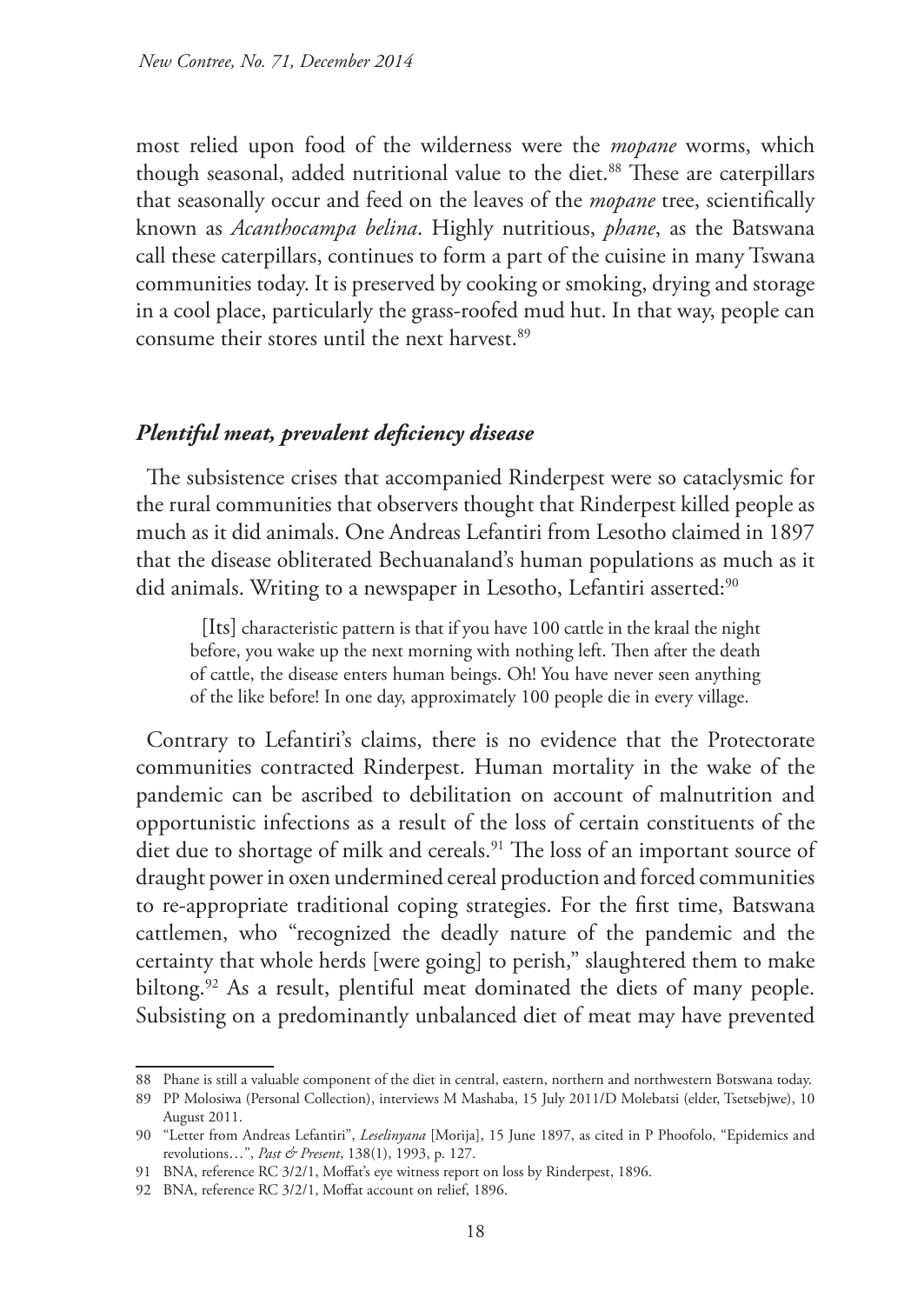starvation, but it also caused deficiency diseases, particularly scurvy, which contributed to human mortality.93 Lifantiri is likely to have conflated human mortality induced by deficiency disease with death from Rinderpest.

Some people subsisted on semi-decomposed meat of Rinderpest animals, which the Europeans conflated with "long decayed corpses".<sup>94</sup> Semidecomposed cattle meat was a traditional delicacy among men in rural communities of the eastern Protectorate. Such meat is called *nama e e dikologileng seolo*. 95 In Tswana culinary habits, meat cannot be eaten only when it is deemed to be rotten, or *bodile* in Tswana parlance. Eating semidecomposed meat was a longstanding practice based on the notion that *kgomo ga e latlhwe*, or it is forbidden to throw away cattle. Also, based on the expression: *lebitla la kgomo ke legano* (the grave of a cow is the mouth), it was ritually unacceptable for the Batswana to throw away the meat of their cattle.<sup>96</sup> For the Batswana, the idea of *phitlho,* burial, connotes wholeness. If meat of a cow was to be eaten, nothing of it was to be thrown away because eating meat was akin to burying the cattle. Perhaps this belief that cattle should be "buried in the mouths of people" informed Herskovits's idea of the "cattle complex".<sup>97</sup>

Under conditions of normal food supply, semi-decomposed meat was eaten on occasions and was not usually an integral part of the everyday diet. With meat being the only plentiful foodstuff, subsisting on deficient diets centring on *nama e e dikologileng seolo* from infected cattle is likely to have caused food poisoning and opportunistic infections. Across the border, in the Transvaal, for instance, reports were abounding about pervasive food poisoning among Africans, which the Secretary of Native Affairs attributed to eating meat from animals killed by disease.<sup>98</sup> There is likelihood that border communities on either side, who had relatively similar experiences of the famine, may have incorporated semi-decomposed meat into their diets. But not all households and communities survived by subsisting on Rinderpest cattle.

<sup>93</sup> Bechuanaland Protectorate, *Annual Reports, 1896-1897,* p. 10.

<sup>94</sup> "Rotting carcasses and ruined men", *Farmers' Weekly*, 26 December 2003, p. 32.

<sup>95</sup> The use of the euphemism, *nama e e dikologileng selo* rather than *nama e e bodileng* (rotten meat) was important since nobody would fathom eating rotten meat. PP Molosiwa (Personal Collection), interview, J Galebotse (former colonial veterinary officer, Moletemane), 5. February 2014/B Sekonopo (traditional doctor/famer, Mahalapye), 23 December 2013.

<sup>96</sup> PP Molosiwa (Personal Collection), interview, O Serumola/A Masilo, 09 February 2011.

<sup>97</sup> In 1926, anthropologist Herskovits postulated that Africans were so emotionally and spiritually attached to their cattle that the cattle were seen as sacrosanct. M Herskovits, "The cattle complex of East Africa", *American Anthropologist*, 28(1), 1926, pp. 230-272.

<sup>98</sup> C Ballard, "The repercussions of Rinderpest…", *International Journal of African Historical Studies*, 19(3), 1986, p. 444.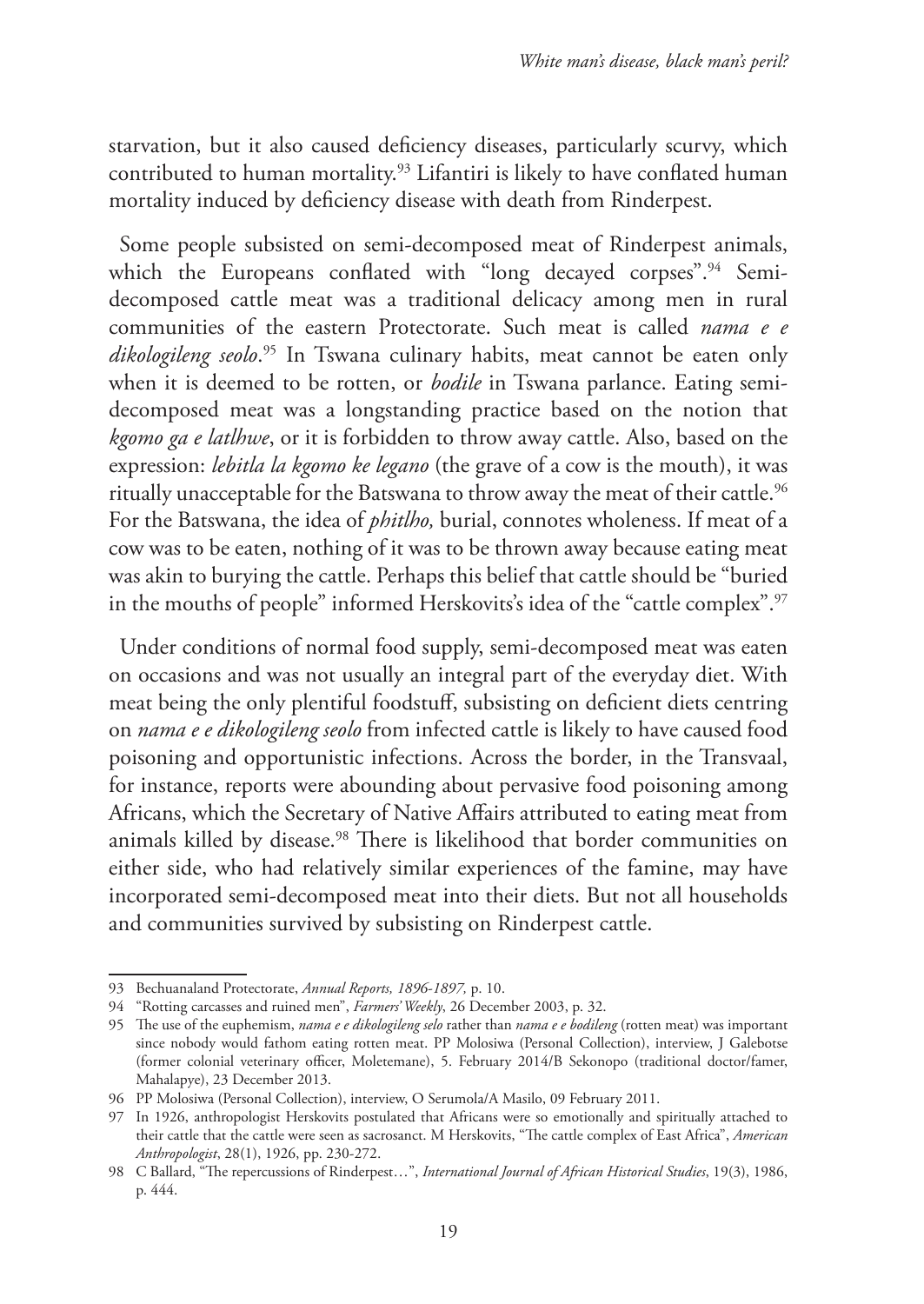Women, the primary subsistence producers, took recourse to the traditional hoe cultivation in order to produce food for their families.<sup>99</sup> The result was a reduction in the extent of the land prepared for cultivation. It was also during this time that some households started using the donkey as a draft animal. However, the donkey was relatively unknown in most parts of Bechuanaland, except in the Borolong.<sup>100</sup> Its slowness also meant that people failed to utilize the little moisture available in the soil as rains stopped as quickly as they came. Prospectively, the hardships would continue after the Rinderpest as people failed to produce surplus for use in successive years. Even the traditional system of rationing produce from the tribal *masotla* was suspended as it was impaired by crop failure.<sup>101</sup>

## **"***Things that stop by***":** *The cultural politics of of guesthood*

For generations prior to the end of the 19<sup>th</sup> century, the Batswana communities had drawn from their linguistic repertoire to reconstruct their social systems in order to survive during times of serious shortfalls in crop yields. Important features of cultural life were re-appropriated, reconstituted and others discarded to negotiate the subsistence crises. Generally, rural communities had traditions of sharing food. Under normal circumstances, people who would otherwise have failed to command food often benefited from expressions that denoted sharing, such as *sejo se nnye ga se hete molomo* (lit. little food does not pass the mouth) and *bana ba motho ba kgaona tlhogwana ya ntsi* (lit. siblings share the head of a fly).<sup>102</sup> The former implies that no matter how little the food, it can be shared. The latter is a teaching to siblings to always share food. These proverbs express the communality of food as a pillar of social cohesion. The *Baeng*, visitors, would be invited to share a meal or something would be prepared for them to eat even if they had visited outside meal times. The term *baeng* connotes both invited and uninvited guests. Most of the visitors came uninvited, but, in times of normal food supply, they could still be offered

<sup>99</sup> PP Molosiwa (Personal Collection) interview, M Mashaba, 15 July 2011/D Molebatsi, 10 August 2011.

<sup>100</sup> BNA, reference RC 3/2/1, Moffat Account on Relief, 1896.

<sup>101</sup> *Masotla* were fields cultivated by ward labour. The institution of *masotla* was a system whereby the peasants cultivated fields attached to the office of chieftainship. The chief provided the seed and the peasants came out to plough using their draught animals and equipment. The produce was left in the chief's custody to distribute to the poor or use during ceremonies to feed the commonality and/or visitors. In this sense, *masotla* were tribal property.

<sup>102</sup> PP Molosiwa (Personal Collection), interview, M Mashaba, 15 July 2011/D Molebatsi, 10 August 2011.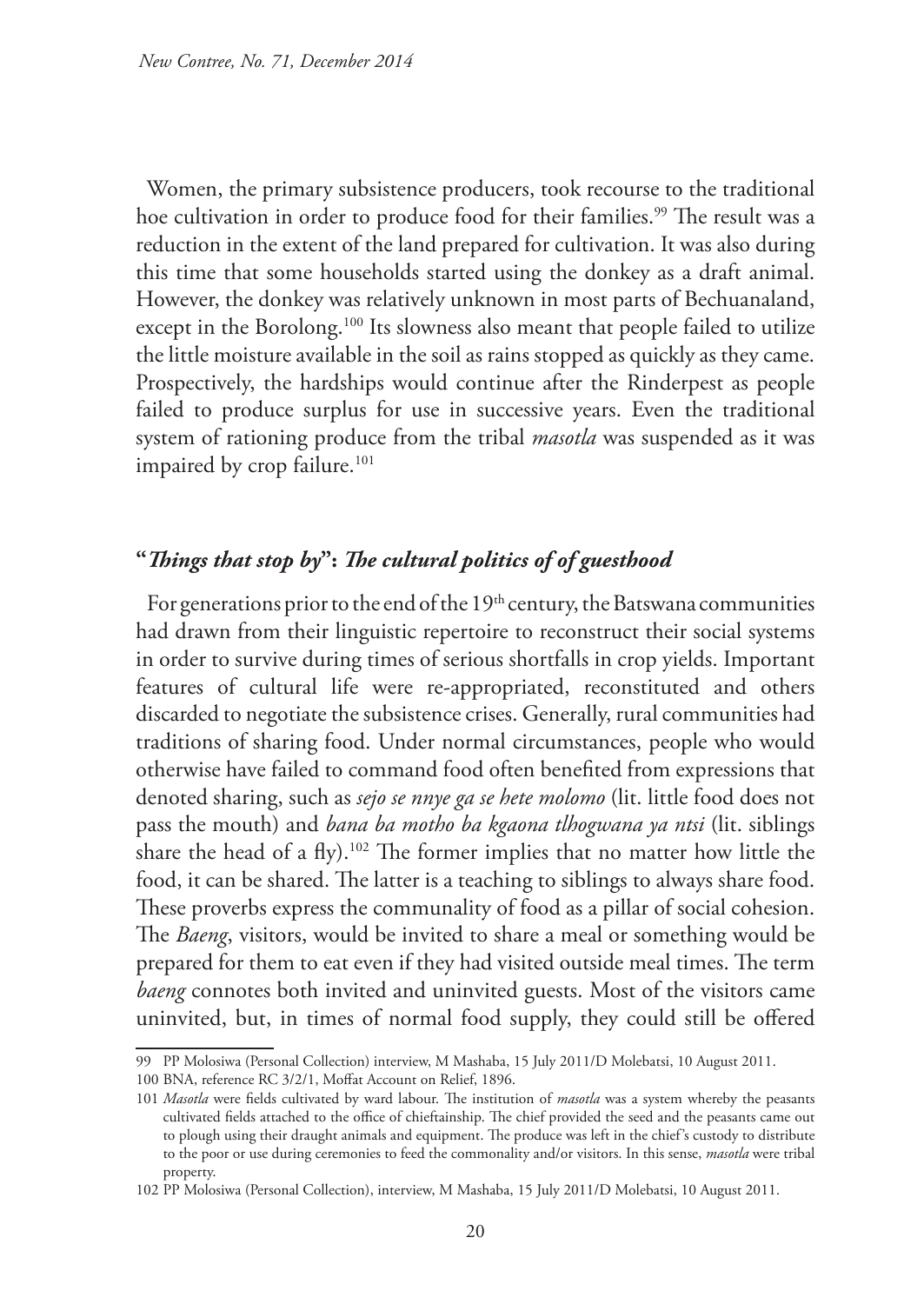food depending on availability.<sup>103</sup>

Such visitors included the *bafeti*, or the passers-by. The *bafeti* were dreaded for their notoriety to *apaya ka lenao* (lit. cook by one's foot), or visiting solely to partake in other families' meals. People who "cooked with their feet" were primarily the poor community members known for wandering about the village, entering other households with the hope of being offered food. They could be invited to share a meal if they were lucky to *feta*, or pass-by, during meal times. Among the Bakalanga of present day northeast Botswana, visitors of any kind, upon reaching the entrance of every household they wanted to enter, would shout: "*nda pinda*!" (I am passing by!).<sup>104</sup> Courtesy required the owner of the household they were supposedly passing-by to shout back: "*pindani*!" (pass on!), as keeping quiet would be interpreted as antisocial. Contrary to its English equivalent of "pass on!," the call, "*pindani!*," connoted an invitation to enter the compound. Before the subsistence crises of the Rinderpest era, however, such visits from the *bafeti* were few and far apart.

As household subsistence became dangerously compromised at the end of the nineteenth century, the numbers of the *bafeti*, and the frequency of their visits, increased in tandem as desperate people tried to exploit any available practice of courtesy. This led to a dramatic rise in the practice of *apaya ka lenao*, which under normal circumstances would accord visitors access to the meals of other households. The call, "*le re tima eng*!" (what are you not sharing with us!), went viral as the *bafeti* tried to solicit invitations from other households to share their meals.<sup>105</sup> Subsequently, the tradition of sharing was undermined as people tried to protect household subsistence. The *bafeti*  became reconstituted into the *di eta di ema*, or "things that stop by," for their notoriety in entering other households for the sole purposes of getting food.106 One social theorist has termed this process of giving people the image of things as "thingfication."107

<sup>103</sup> PP Molosiwa (Personal Collection), interview, G Mooketsi (farmer, Ramotswa), 15 January 2014/K Moatswi, (herbalist, Molepolole), 23 January 2014.

<sup>104</sup> PP Molosiwa (Personal Collection), interview, Z Bakani (community elder, Francistown)/C Maposa (retired teacher, Francistown), 12 November 2011.

<sup>105</sup> PP Molosiwa (Personal Collection), interview, B Sekonopo, 23 December 2013/M Makgoba 25 December 2010/K Phuthego, 25 December 2010.

<sup>106</sup> PP Molosiwa (Personal Collection), interview, M Makgoba, 25 December 2010/K Phuthego, 25 December 2010/M Mashaba, 15 July 2011.

<sup>107</sup> A Césaire, *Discourse on colonialism*. Translated by Joan Pinkham (New York, Monthly Review, 2000 [1955]), p. 42.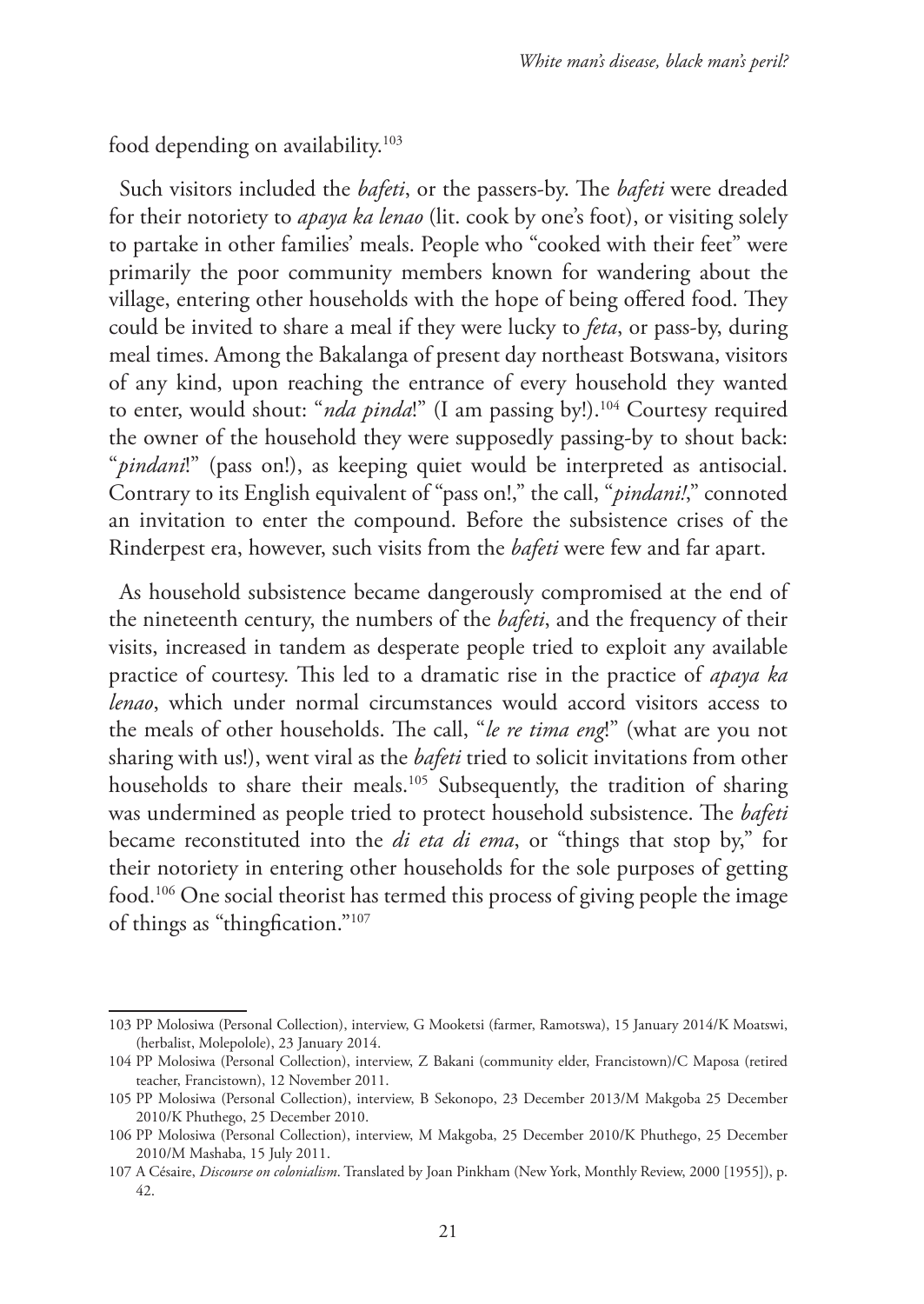The reconstruction of the *bafeti* into these invasive things called the *di eta di ema* dehumanized them and, in historian Clapperton Mavhunga's terminology, transformed them into "vermin beings", thus assuming a "pestiferous" identity.108 By "thingfying" the *bafeti*, the eastern Protectorate's Batswana were redefining the hungry people's attempts to secure food as invasive. To effectively subvert the power of the scavenging *di eta di ema*, households temporally discarded one of their important features of food sharing and courtesy. They suspended offering uninvited guests food, thus subverting the proverb: *sejo se nnye ga se hete molomo*. 109 In times when the majority of households had enough food, this proverb expressed food sharing, a component of social cohesion that provided meal entitlements to all community members and therefore ensured general food security.

Because of the capacity of hungry people to manipulate traditional practices of courtesy, preparation of food and eating times also became highly guarded secrets. Divulging information about a family's eating habits would most likely attract unwanted visitors. For this reason, children who dared divulge such information to outsiders were certain to forfeit a meal as they would be told: "your meal was offered to your visitors."110 Missionary impressions indicate that food was not easy to secure to the extent that preparation and eating of meals was done late at night and with the maximum silence possible.<sup>111</sup> The emerging practice of eating in silence produced a new cautionary phrase: *didimala*! *O tla re biletsa di eta di ema*! (hush! You will attract the things that do not pass on!).112 This linguistic innovation is a reflection of emerging social sanctions that were particularly developed to silence children who, after going for a whole day without a meal, got excited in the evenings in anticipation of something to eat. Thus, social integration was temporarily weakened as individuals and households resorted to clandestine mechanisms of protecting their subsistence.

The famine also produced new gendered forms of power struggles. Men uncharacteristically invaded women's spaces, particularly the cooking space. Under normal circumstances, the cooking space was the preserve of women,

<sup>108</sup> CC Mavhunga, "Vermin beings…", *Social Text 106*, 29(1), Spring 2011, pp. 151-176.

<sup>109</sup> PP Molosiwa (Personal Collection), interview, M Maphane, 23 December 2013/M Mashaba, 15 July 2011.

<sup>110</sup> PP Molosiwa (Personal Collection), interview, M Makgoba 25 December 2010/K Phuthego, 25 December 2010.

<sup>111</sup> BNA, reference RC 3/2/2: Surmon to resident commissioner, 1896.

<sup>112</sup> PP Molosiwa (Personal Collection), interview, C Maposa, 12 November 2011/M Makgoba, 25 December 2010/ K Phuthego, 25 December 2010.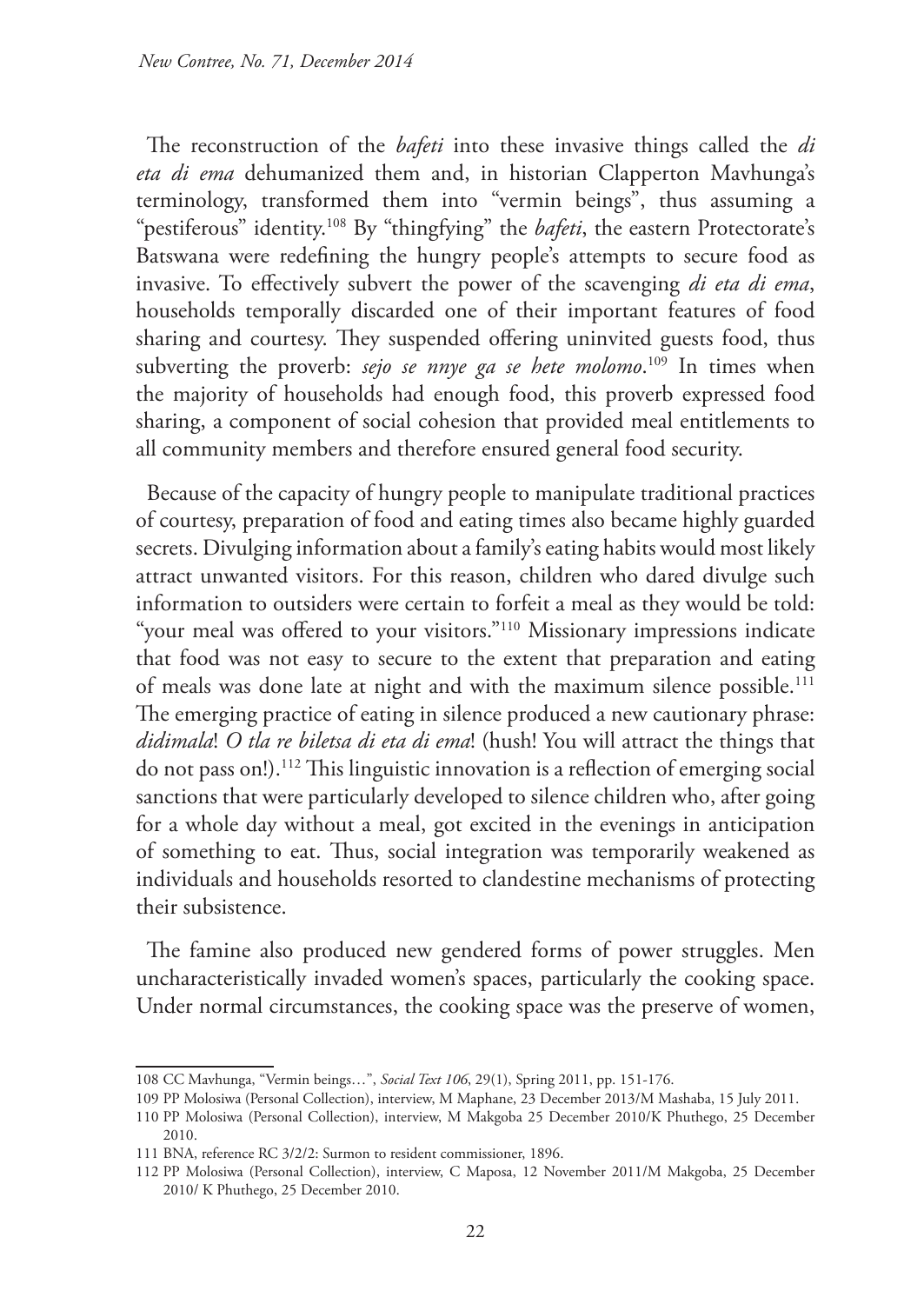particularly when it did not involve the preparation of large amounts of meat.<sup>113</sup> But some men started sticking around such women's spaces, especially during meal preparation times. There are stories of men sitting next to their wives during dishing times to make sure that they got the largest share of the food. Such displays of masculine power in the subsistence domain are graphically captured in old woman, Ketholegile Phuthego's narrative:<sup>114</sup>

My grandmother used to tell us stories of greedy men who would tap their foot on the ground while their wives were dishing. The number of tappings equalled the number of spoons of food he wanted put in his plate. He would keep tapping until he was satisfied that there was enough food in his plate. If he doesn't stop tapping, the wife doesn't stop dishing or she could be thoroughly caned.

These gender struggles illuminate the hidden transcript of the social realities of change during times of food insecurity. The testimony gives us important insights into men's use of masculine power to dominate all forms of productive resources. It also exposes the Batswana men's use of patriarchal power to justify their greed. To contest such greed induced displays of masculine power, women invented new forms of naming, with some of them giving their sons names that had resonance with food preparation, such as *Rradijo*, he who loves food, *Sebeso*, fireplace, and *Pitsana*, small pot.115 In the Tswana naming traditions that antedated Rinderpest, children were given names that symbolized gender differentiation. Whereas daughters would be given names that associated them with domesticity, such as *Seapei* (she who cooks) and *Segametsi* (she who fetches water), boys received names reflecting wealth, success and male influence in the public sphere, such as *Mojaboswa* (inheritor of the family's pastoral estate) and *Puso* (governance). The object of giving sons such suggestive names was not just to ridicule greedy men but also to challenge their invasion of one of the few domains where women could exercise power beyond the purview of male dominance. By the end of the Century access to food within families had become unequal as men used their masculine power to get a disproportionately higher share of the little food available.

<sup>113</sup> PP Molosiwa (Personal Collection), interview, G Mooketsi 15 January 2014/K Moatswi, 23 January 2014/K Phuthego, 25 December 2010.

<sup>114</sup> PP Molosiwa (Personal Collection), interview, K Phuthego, 25 December 2010.

<sup>115</sup> PP Molosiwa (Personal Collection), interview, B Sekonopo, 23 December 2013/M Makgoba, 25 December 2010/G Mooketsi, 15 January 2014/K Moatswi, 23 January 2014.